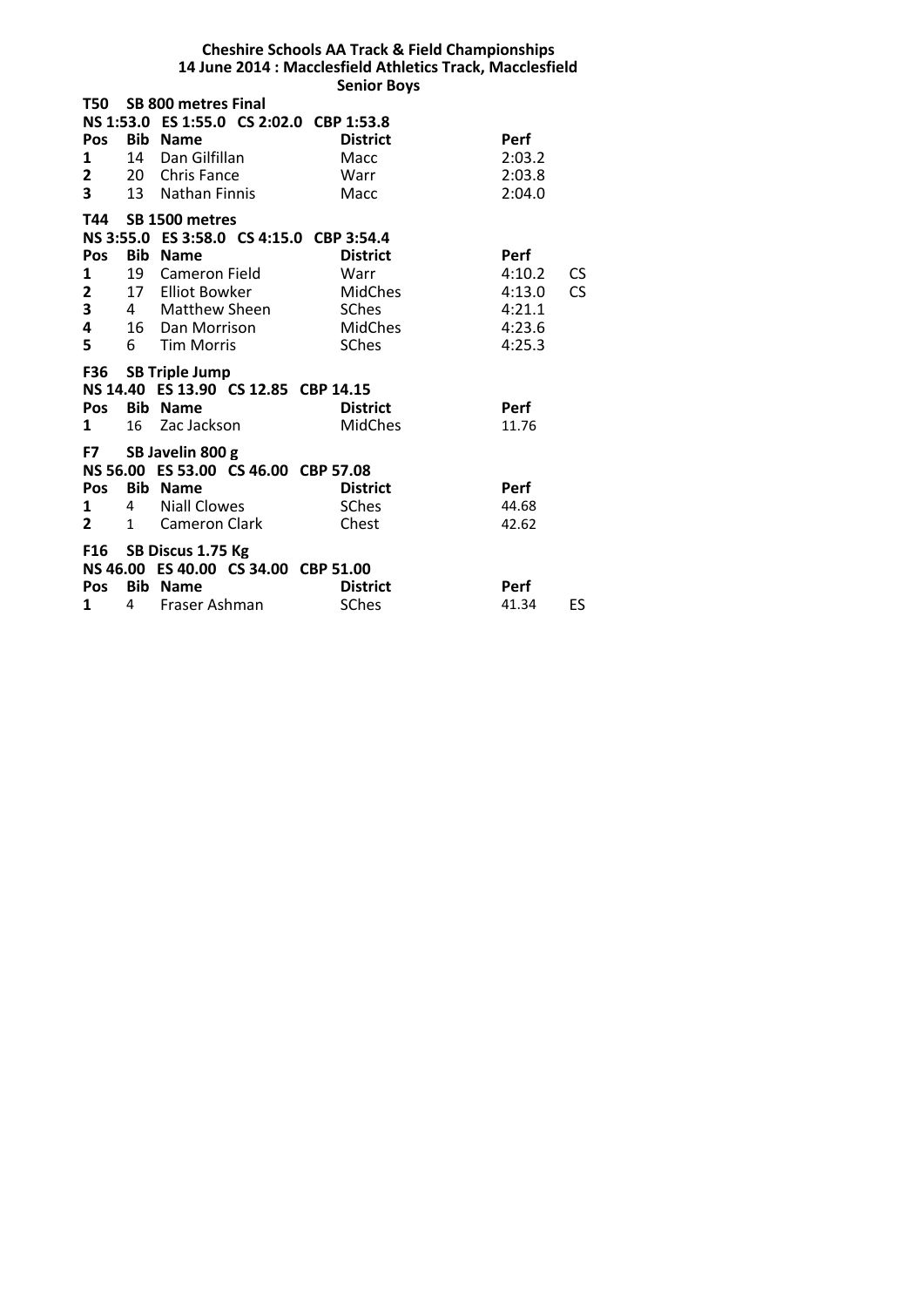#### **Cheshire Schools AA Track & Field Championships 14 June 2014 : Macclesfield Athletics Track, Macclesfield Senior Girls**

| T59 L                   |                | <b>SG 100 metres Final</b>                  |                 |             |           |
|-------------------------|----------------|---------------------------------------------|-----------------|-------------|-----------|
|                         |                | NS 12.2 ES 12.5 CS 13.0 CBP 12.0            |                 | Wind=       |           |
| Pos                     |                | <b>Bib Name</b>                             | <b>District</b> | Perf        |           |
| 1                       | 14             | Sophie Quinn                                | Macc            | 13.1        |           |
| $\overline{2}$          | 4              | Nicole Hazell                               | <b>SChes</b>    | 13.1        |           |
| T7                      |                | SG 3000 metres                              |                 |             |           |
|                         |                | NS 10:06.0 ES 10:18.0 CS 10:48.0 CBP 9:59.9 |                 |             |           |
| <b>Pos</b>              |                | <b>Bib Name</b>                             | <b>District</b> | <b>Perf</b> |           |
| 1                       |                | 13 Mollie Williams                          | Macc            | 10:32.8     | <b>CS</b> |
| $\mathbf{2}$            |                | 10 Jess Parsons                             | Halton          | 11:00.4     |           |
| $\overline{\mathbf{3}}$ | 4              | Clara Pettitt                               | <b>SChes</b>    | 11:57.8     |           |
|                         |                | T19 SG 1500m S/C                            |                 |             |           |
|                         |                | NS 5:13.0 ES 5:25.0 CS 5:45.0 CBP 5:09.4    |                 |             |           |
| Pos                     |                | <b>Bib Name</b>                             | <b>District</b> | <b>Perf</b> |           |
| 1                       | 19             | Alysha Goddard                              | Warr            | 5:27.7      | <b>CS</b> |
|                         |                |                                             |                 |             |           |
|                         |                | F21 SG Long Jump                            |                 |             |           |
|                         |                | NS 5.60 ES 5.40 CS 4.85 CBP 5.57            |                 |             |           |
| <b>Pos</b>              |                | <b>Bib Name</b>                             | <b>District</b> | Perf        |           |
| 1                       |                | 15 Clara Boothby                            | Macc            | 5.49        | ES        |
| 2                       |                | 14 Sophie Quinn                             | Macc            | 5.19        | <b>CS</b> |
| 3                       |                | 13 Laura Pegler                             | Macc            | 4.73        |           |
| 4                       | $\overline{4}$ | Amber Schofield                             | <b>SChes</b>    | 4.01        |           |
|                         |                | F34 SG Shot 4Kg                             |                 |             |           |
|                         |                | NS 11.40 ES 10.50 CS 8.85 CBP 12.70         |                 |             |           |
| Pos                     |                | <b>Bib Name</b>                             | <b>District</b> | <b>Perf</b> |           |
| 1                       | 1              | Kelly Baker                                 | Chest           | 11.75       | NS.       |
|                         |                | F27 SG Javelin 600 g                        |                 |             |           |
|                         |                | NS 40.00 ES 37.00 CS 32.00 CBP 43.76        |                 |             |           |
| Pos                     |                | <b>Bib Name</b>                             | <b>District</b> | <b>Perf</b> |           |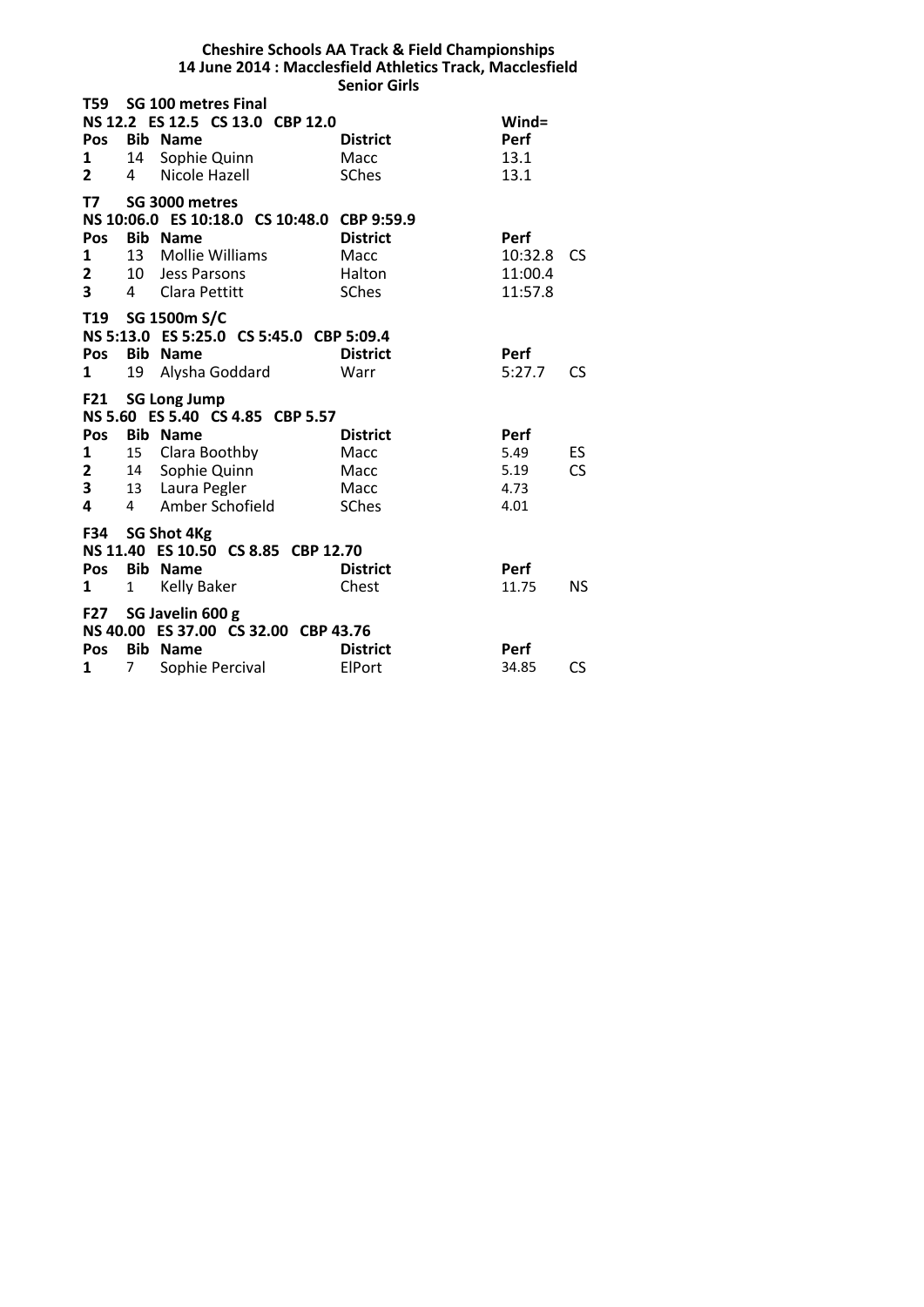## **Cheshire Schools AA Track & Field Championships 14 June 2014 : Macclesfield Athletics Track, Macclesfield Intermediate Boys**

| <b>T58</b>                                                                                    |                                               | <b>IB 100 metres Final</b>                                                                                                                                                                                | <b>IIILLIIILUIULLUVYJ</b>                                                                                       |                                                                                  |                  |
|-----------------------------------------------------------------------------------------------|-----------------------------------------------|-----------------------------------------------------------------------------------------------------------------------------------------------------------------------------------------------------------|-----------------------------------------------------------------------------------------------------------------|----------------------------------------------------------------------------------|------------------|
| Pos<br>1<br>$\overline{\mathbf{2}}$<br>3<br>4<br>5<br>$\bf 6$<br>$\overline{\mathbf{z}}$<br>8 | 4<br>16<br>17<br>8<br>5<br>15<br>6            | NS 11.0 ES 11.2 CS 11.7 CBP 11.0<br><b>Bib Name</b><br>Harry Richardson<br><b>Will Nowell</b><br>Jack Appleton<br><b>Matthew Maxwell</b><br>Sam Allcock<br>14 Will Thompson<br>Will Robinson<br>Alex Rose | <b>District</b><br><b>SChes</b><br><b>MidChes</b><br><b>MidChes</b><br>ElPort<br>SChes<br>Macc<br>Macc<br>SChes | $Wind =$<br>Perf<br>11.4<br>11.9<br>12.2<br>12.5<br>12.5<br>12.7<br>13.1<br>13.1 | <b>CS</b>        |
| T34                                                                                           |                                               | <b>IB 200 metres Heats</b>                                                                                                                                                                                | Heat 1                                                                                                          |                                                                                  |                  |
| Pos<br>1<br>$\overline{2}$<br>3<br>4                                                          | 13<br>$\mathbf{2}$<br>4<br>18                 | NS 22.3 ES 22.8 CS 24.0 CBP 21.9<br><b>Bib Name</b><br>Dom Hanson<br>Joshua Wilderspin<br>Kyle O'Connor<br><b>Ethan Moreland</b>                                                                          | <b>District</b><br>Macc<br>Chest<br><b>SChes</b><br><b>MidChes</b>                                              | Wind=<br>Perf<br>24.4<br>24.4<br>24.6<br>26.4                                    | Q<br>Q<br>q<br>q |
| T34                                                                                           |                                               | <b>IB 200 metres Heats</b>                                                                                                                                                                                | Heat 2                                                                                                          |                                                                                  |                  |
| Pos<br>1<br>$\overline{2}$<br>3<br>4<br>5                                                     | $\mathbf{1}$<br>5<br>10<br>17                 | NS 22.3 ES 22.8 CS 24.0 CBP 21.9<br><b>Bib Name</b><br><b>Stan Stanford</b><br>14 Tom Botham<br>James Finucane<br><b>Niall Sykes</b><br>Chris Drinkwater                                                  | <b>District</b><br>Chest<br>Macc<br>SChes<br>Halton<br><b>MidChes</b>                                           | Wind=<br>Perf<br>24.9<br>25.8<br>26.0<br>26.3<br>26.7                            | Q<br>Q<br>q<br>q |
| <b>T54</b>                                                                                    |                                               | <b>IB 200 metres Final</b>                                                                                                                                                                                |                                                                                                                 |                                                                                  |                  |
| Pos<br>1<br>$\mathbf{2}$<br>3<br>4<br>5<br>6<br>$\overline{7}$                                | 4<br>2<br>13<br>$\mathbf{1}$<br>14<br>5<br>10 | NS 22.3 ES 22.8 CS 24.0 CBP 21.9<br><b>Bib Name</b><br>Kyle O'Connor<br>Joshua Wilderspin<br>Dom Hanson<br><b>Stan Stanford</b><br>Tom Botham<br>James Finucane<br><b>Niall Sykes</b>                     | <b>District</b><br>SChes<br>Chest<br>Macc<br>Chest<br>Macc<br>SChes<br>Halton                                   | Wind=<br>Perf<br>24.2<br>24.2<br>24.2<br>25.1<br>25.4<br>25.5<br>26.1            |                  |
| T <sub>16</sub>                                                                               |                                               | <b>IB 400 metres Heats</b>                                                                                                                                                                                | <b>Time Trials Race 1</b>                                                                                       |                                                                                  |                  |
| Pos<br>$\overline{2}$<br>3<br>5<br>$\bf 6$<br>8                                               | 19<br>4<br>6<br>13<br>17                      | NS 49.5 ES 51.1 CS 53.4 CBP 49.9<br><b>Bib Name</b><br><b>Daniel Shields</b><br>Jason Bennett<br>Kieran Furse<br>Oliver Seymour<br><b>Eddie Dutton</b>                                                    | <b>District</b><br>Warr<br>SChes<br><b>SChes</b><br>Macc<br><b>MidChes</b>                                      | Perf<br>54.4<br>54.5<br>57.6<br>58.4<br>62.5                                     |                  |
| T16                                                                                           |                                               | <b>IB 400 metres Heats</b>                                                                                                                                                                                | <b>Time Trials Race 2</b>                                                                                       |                                                                                  |                  |
| Pos<br>1<br>4<br>$\overline{7}$<br>9                                                          | $\mathbf{1}$<br>5<br>16<br>18                 | NS 49.5 ES 51.1 CS 53.4 CBP 49.9<br><b>Bib Name</b><br>Matthew Pagan<br>Josh Brookes<br>Taylor Kennerely<br>Tom Hulse                                                                                     | <b>District</b><br>Chest<br>SChes<br><b>MidChes</b><br><b>MidChes</b>                                           | Perf<br>50.3<br>56.1<br>58.5<br>63.0                                             | ES               |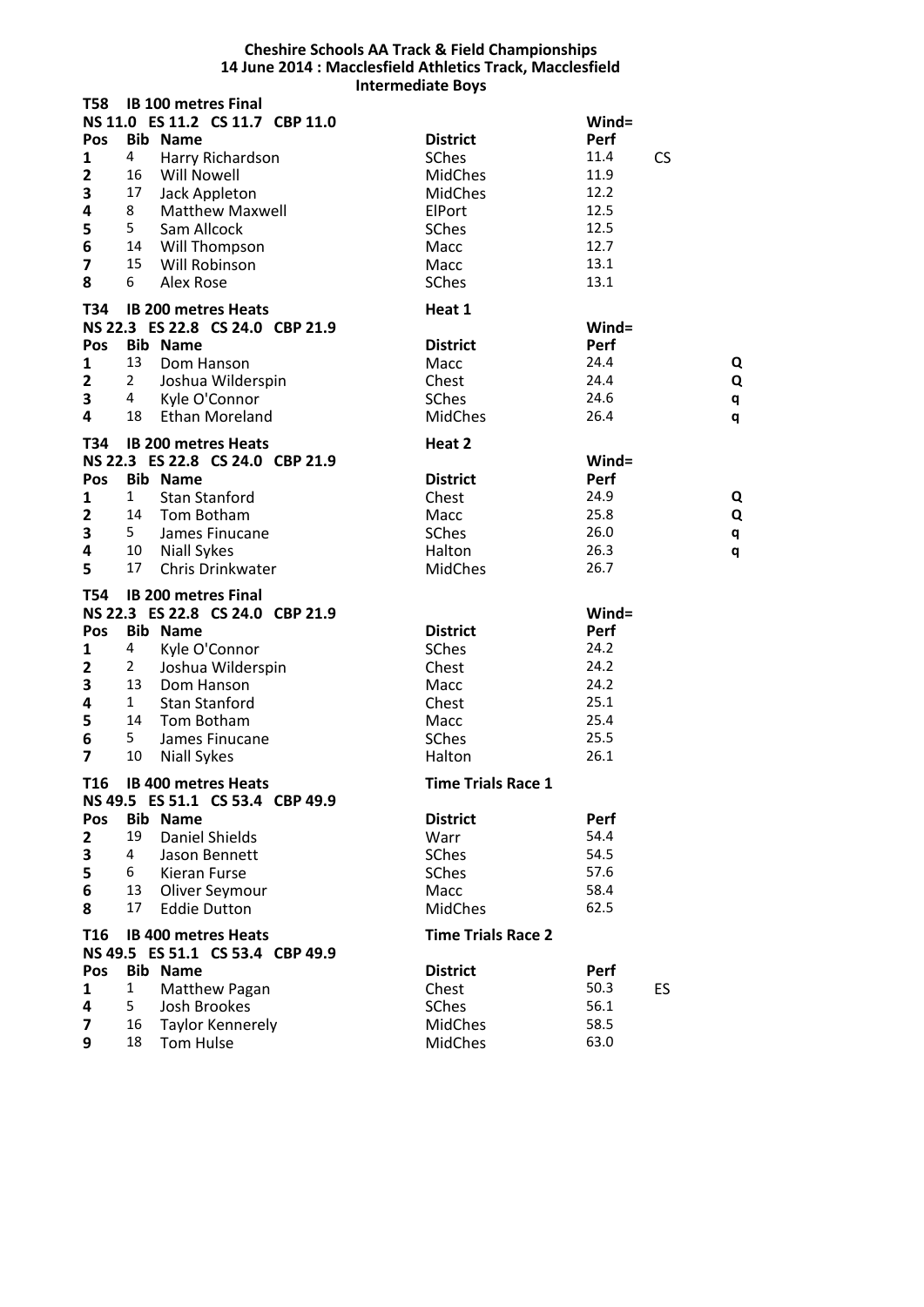| <b>T48</b>                                              |                                 | <b>IB 800 metres Final</b>                                                                                                      |                                                                                                       |                                                                  |          |
|---------------------------------------------------------|---------------------------------|---------------------------------------------------------------------------------------------------------------------------------|-------------------------------------------------------------------------------------------------------|------------------------------------------------------------------|----------|
|                                                         |                                 | NS 1:56.0 ES 1:58.0 CS 2:05.0 CBP 1:55.3                                                                                        |                                                                                                       |                                                                  |          |
| Pos<br>1<br>$\overline{\mathbf{c}}$<br>3<br>4<br>5<br>6 | 4<br>19<br>16<br>14<br>17<br>18 | <b>Bib Name</b><br>Jacob Brown<br><b>Robert Dykes</b><br><b>Matt Rowlinson</b><br>Alex Gibbons<br>Callum Bailey<br>Josh Ullyatt | <b>District</b><br><b>SChes</b><br>Warr<br><b>MidChes</b><br>Macc<br><b>MidChes</b><br><b>MidChes</b> | Perf<br>2:03.2<br>2:03.8<br>2:12.4<br>2:15.1<br>2:26.0<br>2:28.7 | CS<br>CS |
| T5                                                      |                                 | IB 1500 metres                                                                                                                  |                                                                                                       |                                                                  |          |
|                                                         |                                 | NS 4:03.0 ES 4:07.0 CS 4:20.0 CBP 4:07.3                                                                                        |                                                                                                       |                                                                  |          |
| Pos                                                     |                                 | <b>Bib Name</b>                                                                                                                 | <b>District</b>                                                                                       | Perf                                                             |          |
| $\mathbf{1}$                                            | 19                              | <b>Daniel Evans</b>                                                                                                             | Warr                                                                                                  | 4:10.4                                                           | CS       |
| $\mathbf{2}$                                            | 5                               | Josh Betteley                                                                                                                   | <b>SChes</b>                                                                                          | 4:19.0                                                           | CS       |
| 3                                                       | 20                              | Owen Lee                                                                                                                        | Warr                                                                                                  | 4:20.0                                                           | CS       |
| 4                                                       | $\mathbf{1}$                    | Cameron Weaver                                                                                                                  | Chest                                                                                                 | 4:21.0                                                           |          |
| 5                                                       | 6                               | Fred Dobberson                                                                                                                  | SChes                                                                                                 | 4:39.8                                                           |          |
| 6                                                       | 16                              | Nile Gibbs                                                                                                                      | <b>MidChes</b>                                                                                        | 4:49.2                                                           |          |
| $\overline{\mathbf{z}}$                                 | 18                              | Jacob Robson                                                                                                                    | <b>MidChes</b>                                                                                        | 4:49.8                                                           |          |
| 8                                                       | 14                              | <b>Alex Holmes</b>                                                                                                              | Macc                                                                                                  | 5:13.4                                                           |          |
| T10                                                     |                                 | IB 3000 metres                                                                                                                  |                                                                                                       |                                                                  |          |
|                                                         |                                 | NS 8:50.0 ES 8:59.0 CS 9:30.0 CBP 8:56.6                                                                                        |                                                                                                       |                                                                  |          |
| <b>Pos</b>                                              |                                 | <b>Bib Name</b>                                                                                                                 | <b>District</b>                                                                                       | Perf                                                             |          |
| $\mathbf{1}$                                            | 1                               | <b>Will Parsons</b>                                                                                                             | Chest                                                                                                 | 9:56.1                                                           |          |
| $\mathbf{2}$                                            | 17                              | Alex Castro-Fuentes                                                                                                             | <b>MidChes</b>                                                                                        | 10:13.6                                                          |          |
| <b>T20</b>                                              |                                 | <b>IB 1500m S/C</b>                                                                                                             |                                                                                                       |                                                                  |          |
|                                                         |                                 | NS 4:30.0 ES 4:36.0 CS 4:58.0 CBP 4:30.3                                                                                        |                                                                                                       |                                                                  |          |
| <b>Pos</b>                                              |                                 | <b>Bib Name</b>                                                                                                                 | <b>District</b>                                                                                       | Perf                                                             |          |
| 1                                                       | 4                               | Calum Ahern                                                                                                                     | <b>SChes</b>                                                                                          | 5:47.7                                                           |          |
| T28                                                     |                                 | IB 100 metres Hurdles (91.4cm) Final                                                                                            |                                                                                                       |                                                                  |          |
|                                                         |                                 | NS 13.6 ES 14.2 CS 15.0 CBP 13.3                                                                                                |                                                                                                       | $Wind =$                                                         |          |
| Pos                                                     |                                 | <b>Bib Name</b>                                                                                                                 | <b>District</b>                                                                                       | Perf                                                             |          |
| 1                                                       | 20                              | <b>B</b> Sutcliffe                                                                                                              | Warr                                                                                                  | 14.3                                                             | CS       |
| $\mathbf{2}$                                            | $\overline{2}$                  | <b>Henry Bull</b>                                                                                                               | Chest                                                                                                 | 15.8                                                             |          |
| 3                                                       | 17                              | <b>Matthew Gilmore</b>                                                                                                          | <b>MidChes</b>                                                                                        | 16.2                                                             |          |
| 4                                                       | 16                              | Mike Newsholme                                                                                                                  | <b>MidChes</b>                                                                                        | 17.6                                                             |          |
| 5                                                       | 14                              | <b>Toby Sayle</b>                                                                                                               | Macc                                                                                                  | 19.9                                                             |          |
| <b>T2</b>                                               |                                 | IB 400 metres Hurdles (84.0cm) Final                                                                                            |                                                                                                       |                                                                  |          |
|                                                         |                                 | NS 56.2 ES 58.0 CS 60.5 CBP 55.9                                                                                                |                                                                                                       |                                                                  |          |
| <b>Pos</b>                                              |                                 | <b>Bib Name</b>                                                                                                                 | <b>District</b>                                                                                       | Perf                                                             |          |
| 1                                                       | 4                               | <b>Harry Valentine</b>                                                                                                          | <b>SChes</b>                                                                                          | 66.6                                                             |          |
|                                                         |                                 |                                                                                                                                 |                                                                                                       |                                                                  |          |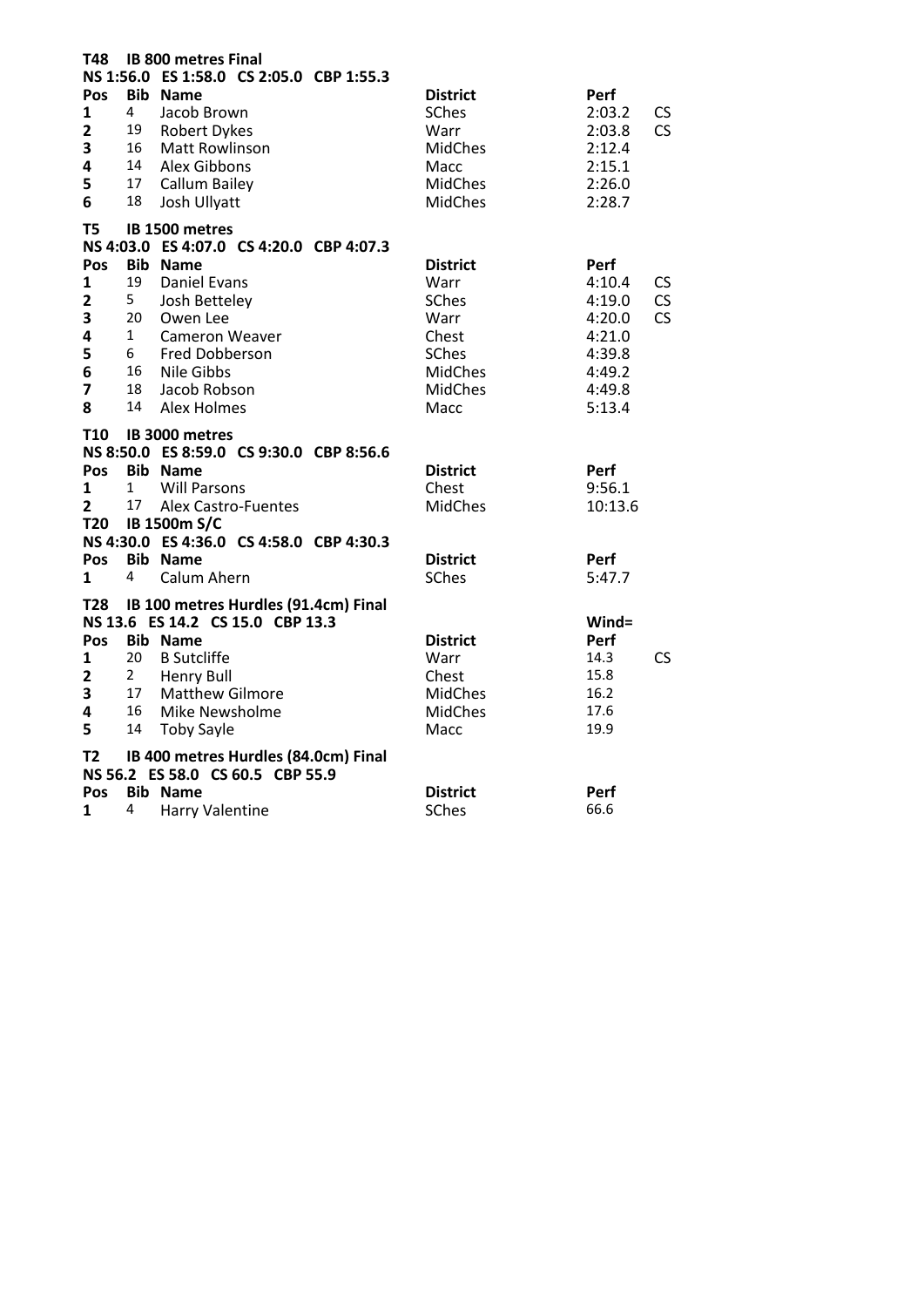| F12                     |                 | <b>IB Long Jump</b><br>NS 6.60 ES 6.40 CS 6.00 CBP 6.78    |                 |                    |
|-------------------------|-----------------|------------------------------------------------------------|-----------------|--------------------|
| Pos                     |                 | <b>Bib Name</b>                                            | <b>District</b> | Perf               |
| 1                       | 16              | Kane Smith                                                 | <b>MidChes</b>  | 5.62               |
| $\mathbf{2}$            |                 | 18 Tom Rudge                                               | MidChes         | 5.57               |
| 3                       | $4\overline{ }$ | Joe Jones                                                  | <b>SChes</b>    | 5.23               |
| 4                       |                 | 17 Toby Lawrence                                           | <b>MidChes</b>  | 4.98               |
| F10                     |                 | <b>IB High Jump</b><br>NS 1.96 ES 1.90 CS 1.75 CBP 1.95    |                 |                    |
| Pos                     |                 | <b>Bib Name</b>                                            | <b>District</b> | Perf               |
| $\mathbf{1}$            | 20              | Max Jones                                                  | Warr            | 1.70               |
| $\overline{\mathbf{2}}$ |                 | 13 Alex Krajewski                                          | Macc            | 1.67               |
| 3                       |                 | 14 C Sibbett                                               | Macc            | 1.58               |
| 4                       |                 | 18 Lawrence Williams                                       | MidChes         | 1.41               |
| 5                       |                 | 17 Matthew Lomas                                           | <b>MidChes</b>  | 1.36               |
|                         |                 | F35 IB Triple Jump<br>NS 13.70 ES 13.20 CS 12.50 CBP 13.66 |                 |                    |
| Pos                     |                 | <b>Bib Name</b>                                            | <b>District</b> | Perf               |
| 1                       |                 | 13 Tim Phillips                                            | Macc            | 11.61              |
| $\mathbf{2}$            |                 | 14 Sebastian Prior                                         | Macc            | 11.24              |
| 3                       |                 | 17 Sam Roberts                                             | MidChes         | 11.17              |
| 4                       |                 | 5 Kieran Anderson                                          | SChes           | 11.11              |
| 5                       |                 | 16 Sam Hill                                                | MidChes         | 10.75              |
| 6                       | 4               | Cameron Smith                                              | SChes           | 10.60              |
| <b>F22</b>              |                 | <b>IB Pole Vault</b>                                       |                 |                    |
|                         |                 | NS 4.10 ES 3.80 CS 3.10 CBP 3.90                           |                 |                    |
| Pos                     |                 | <b>Bib Name</b>                                            | <b>District</b> | Perf               |
| $\mathbf{1}$            | 7               | James McMahon                                              | ElPort          | 3.00               |
| F29                     |                 | <b>IB Shot 5Kg</b><br>NS 14.20 ES 13.20 CS 11.90 CBP 15.49 |                 |                    |
| <b>Pos</b>              |                 | <b>Bib Name</b>                                            | <b>District</b> | Perf               |
| 1                       |                 | 16 Luke Whitney                                            | MidChes         | 11.07              |
| $\mathbf{2}$            |                 | 17 Jake Lightfoot                                          | <b>MidChes</b>  | 10.50              |
| 3                       |                 | 15 Sam Worthington                                         | Macc            | 10.06              |
| 4                       | 14              | <b>Marcus Connelly</b>                                     | Macc            | 9.77               |
| F6                      |                 | IB Javelin 700 g<br>NS 54.00 ES 52.00 CS 45.00 CBP 59.25   |                 |                    |
| Pos                     |                 | <b>Bib Name</b>                                            | <b>District</b> | Perf               |
| 1                       | 17              | Louis Greenwood                                            | <b>MidChes</b>  | <b>CS</b><br>45.38 |
| $\mathbf{2}$            | $\mathbf{1}$    | Joab Huntbach                                              | Chest           | 35.65              |
| 3                       | 5               | Sam Baldwin                                                | SChes           | 34.67              |
| 4                       | 18              | Gareth Chapman                                             | <b>MidChes</b>  | 33.54              |
| 5                       | 4               | <b>Ben Fildes</b>                                          | SChes           | 33.05              |
| 6                       | 13              | Doug Swallow                                               | Macc            | 31.10              |
| $\overline{\mathbf{z}}$ | 14              | Matt Peakman                                               | Macc            | 29.90              |
| F <sub>15</sub>         |                 | IB Discus 1.5 Kg                                           |                 |                    |
|                         |                 | NS 44.00 ES 41.00 CS 34.00 CBP 45.14                       |                 |                    |
| Pos                     |                 | <b>Bib Name</b>                                            | <b>District</b> | Perf               |
| 1                       | 16              | Hepi Jolliffe                                              | <b>MidChes</b>  | 31.22              |
| 2                       | 10              | <b>Billy Young</b>                                         | Halton          | 25.12              |
| 3                       | 14              | <b>Warren Stuart</b>                                       | Macc            | 25.00              |
| 4                       | 17              | Cameron Gooch                                              | <b>MidChes</b>  | 24.97              |
| 5                       | 13              | Elliot Keen                                                | Macc            | 22.73              |
| 6                       | 18              | Tom Riley                                                  | <b>MidChes</b>  | 22.49              |
| F <sub>2</sub>          |                 | <b>IB Hammer 5 Kg</b>                                      |                 |                    |
|                         |                 | NS 56.00 ES 50.00 CS 37.00 CBP 37.00                       |                 |                    |
| Pos                     |                 | <b>Bib Name</b>                                            | <b>District</b> | Perf               |
| 1                       | 13              | Jake Lloyd                                                 | Macc            | 42.02<br>CS CBP    |
| $\mathbf{2}$            | $\overline{4}$  | Dean Valentine                                             | SChes           | 28.08              |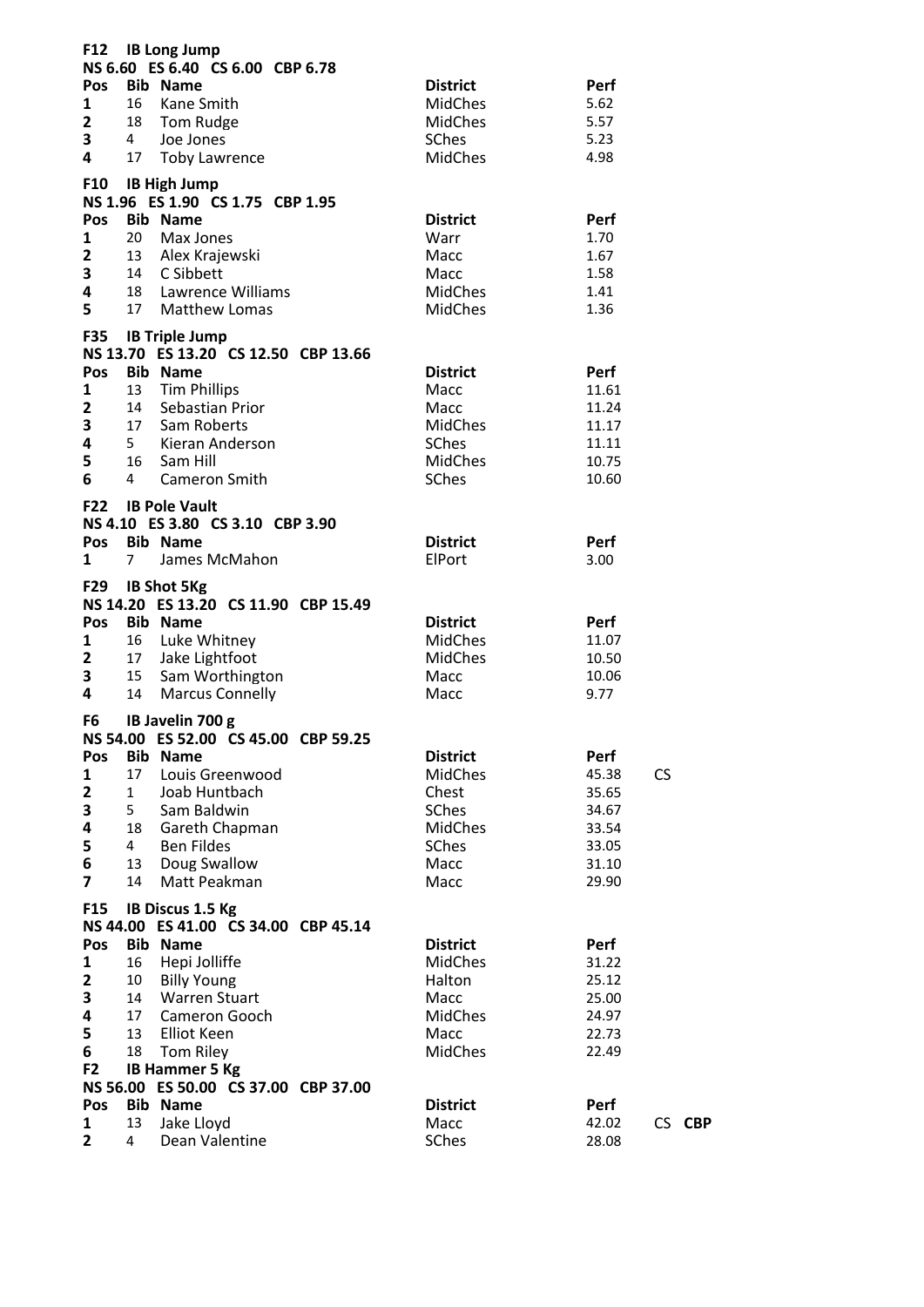## **Cheshire Schools AA Track & Field Championships 14 June 2014 : Macclesfield Athletics Track, Macclesfield Intermediate Girls**

| T37                          | <b>IG 100 metres Heats</b>               |                                  | Heat 1          |              |         |  |
|------------------------------|------------------------------------------|----------------------------------|-----------------|--------------|---------|--|
|                              |                                          | NS 12.3 ES 12.6 CS 13.0 CBP 12.2 |                 | Wind=        |         |  |
| Pos                          | <b>Bib Name</b>                          |                                  | <b>District</b> | Perf         |         |  |
| 1                            | 19<br>Eleanor Baker                      |                                  | Warr            | 13.1         | Q       |  |
| $\mathbf{2}$                 | 13                                       | Robyn Tyldesley                  | Macc            | 13.6         | Q       |  |
| 3                            | 17                                       | <b>Bryony Burrows</b>            | <b>MidChes</b>  | 13.7         | q       |  |
| 4                            | 5<br>Emma Basten                         |                                  | SChes           | 13.9         | q       |  |
|                              |                                          |                                  |                 |              |         |  |
| <b>T37</b>                   | <b>IG 100 metres Heats</b>               |                                  | Heat 2          |              |         |  |
|                              |                                          | NS 12.3 ES 12.6 CS 13.0 CBP 12.2 |                 | Wind=        |         |  |
| Pos                          | <b>Bib Name</b>                          |                                  | <b>District</b> | Perf         |         |  |
| $\mathbf{1}$                 | $\overline{4}$<br><b>Beth Jones</b>      |                                  | SChes           | 13.3         | Q       |  |
| $\mathbf{2}$                 | Ellie Rigby<br>$\mathbf{2}$              |                                  | Chest           | 14.2         | Q       |  |
| 3                            | 16 India Ashley                          |                                  | <b>MidChes</b>  | 14.2         | q       |  |
| 4                            | 10<br><b>Emily Hill</b>                  |                                  | Halton          | 14.4         | q       |  |
| 5                            | 14<br>Libby Geary                        |                                  | Macc            | 14.5         |         |  |
| <b>T57</b>                   | <b>IG 100 metres Final</b>               |                                  |                 |              |         |  |
|                              |                                          | NS 12.3 ES 12.6 CS 13.0 CBP 12.2 |                 | Wind=        |         |  |
| Pos                          | <b>Bib Name</b>                          |                                  | <b>District</b> | Perf         |         |  |
| 1                            | 19<br>Eleanor Baker                      |                                  | Warr            | 13.3         |         |  |
|                              | <b>Beth Jones</b><br>4                   |                                  |                 | 13.4         |         |  |
| $\mathbf{2}$                 | 13                                       |                                  | SChes           | 13.9         |         |  |
| 3                            |                                          | Robyn Tyldesley                  | Macc            |              |         |  |
| 4                            | 5<br>Emma Basten                         |                                  | SChes           | 13.9         |         |  |
| 5                            | 17<br>16                                 | <b>Bryony Burrows</b>            | <b>MidChes</b>  | 13.9<br>14.4 |         |  |
| 6                            | India Ashley                             |                                  | MidChes         |              |         |  |
| 7                            | $\overline{2}$<br>Ellie Rigby            |                                  | Chest           | 14.6         |         |  |
| 8                            | 10<br><b>Emily Hill</b>                  |                                  | Halton          | 14.6         |         |  |
| T33                          | <b>IG 200 metres Heats</b>               |                                  | Heat 1          |              |         |  |
|                              |                                          | NS 25.2 ES 26.0 CS 27.0 CBP 25.0 |                 | $Wind =$     |         |  |
| Pos                          | <b>Bib Name</b>                          |                                  | <b>District</b> | Perf         |         |  |
| 1                            | 13<br>Ellie Bird                         |                                  | Macc            | 28.2         | Q       |  |
| $\mathbf{2}$                 | 19<br><b>B</b> Kelly                     |                                  | Warr            | 28.6         | Q       |  |
| 3                            | 3                                        | Vanessa Ozoemelam                | Chest           | 29.4         | q       |  |
| 4                            | 11<br><b>Lucy McGrells</b>               |                                  | Halton          | 31.4         | q       |  |
| 5                            | 17<br><b>Emily Brayne</b>                |                                  | <b>MidChes</b>  |              |         |  |
|                              |                                          |                                  |                 | 32.4         |         |  |
|                              |                                          |                                  |                 |              |         |  |
| T33                          | <b>IG 200 metres Heats</b>               |                                  | Heat 2          |              |         |  |
|                              |                                          | NS 25.2 ES 26.0 CS 27.0 CBP 25.0 |                 | Wind=        |         |  |
| Pos                          | <b>Bib Name</b>                          |                                  | <b>District</b> | Perf         |         |  |
| 1                            | 7                                        | Georgia Barlow                   | ElPort          | 26.5         | CS<br>Q |  |
| $\mathbf{2}$                 | 4                                        | Emma Shortland                   | SChes           | 28.8         | Q       |  |
| 3                            | 16<br>Ellie Dunn                         |                                  | MidChes         | 29.7         | q       |  |
| 4                            | 2<br><b>Beth Newis</b>                   |                                  | Chest           | 29.9         | q       |  |
| <b>T53</b>                   | IG 200 metres Final                      |                                  |                 |              |         |  |
|                              |                                          | NS 25.2 ES 26.0 CS 27.0 CBP 25.0 |                 | $Wind =$     |         |  |
| Pos                          | <b>Bib Name</b>                          |                                  | <b>District</b> | Perf         |         |  |
| 1                            | $\overline{7}$                           | Georgia Barlow                   | ElPort          | 26.0         | ES      |  |
| $\overline{\mathbf{2}}$      | Ellie Bird<br>13                         |                                  | Macc            | 27.8         |         |  |
|                              | 19<br><b>B</b> Kelly                     |                                  | Warr            | 28.2         |         |  |
| 3<br>4                       | 4                                        | Emma Shortland                   | SChes           | 28.7         |         |  |
|                              | 3                                        |                                  |                 | 29.2         |         |  |
| 5                            | 16                                       | Vanessa Ozoemelam                | Chest           | 29.6         |         |  |
| 6<br>$\overline{\mathbf{z}}$ | Ellie Dunn<br>$\overline{2}$             |                                  | MidChes         | 29.7         |         |  |
| 8                            | <b>Beth Newis</b><br>11<br>Lucy McGrells |                                  | Chest<br>Halton | 31.2         |         |  |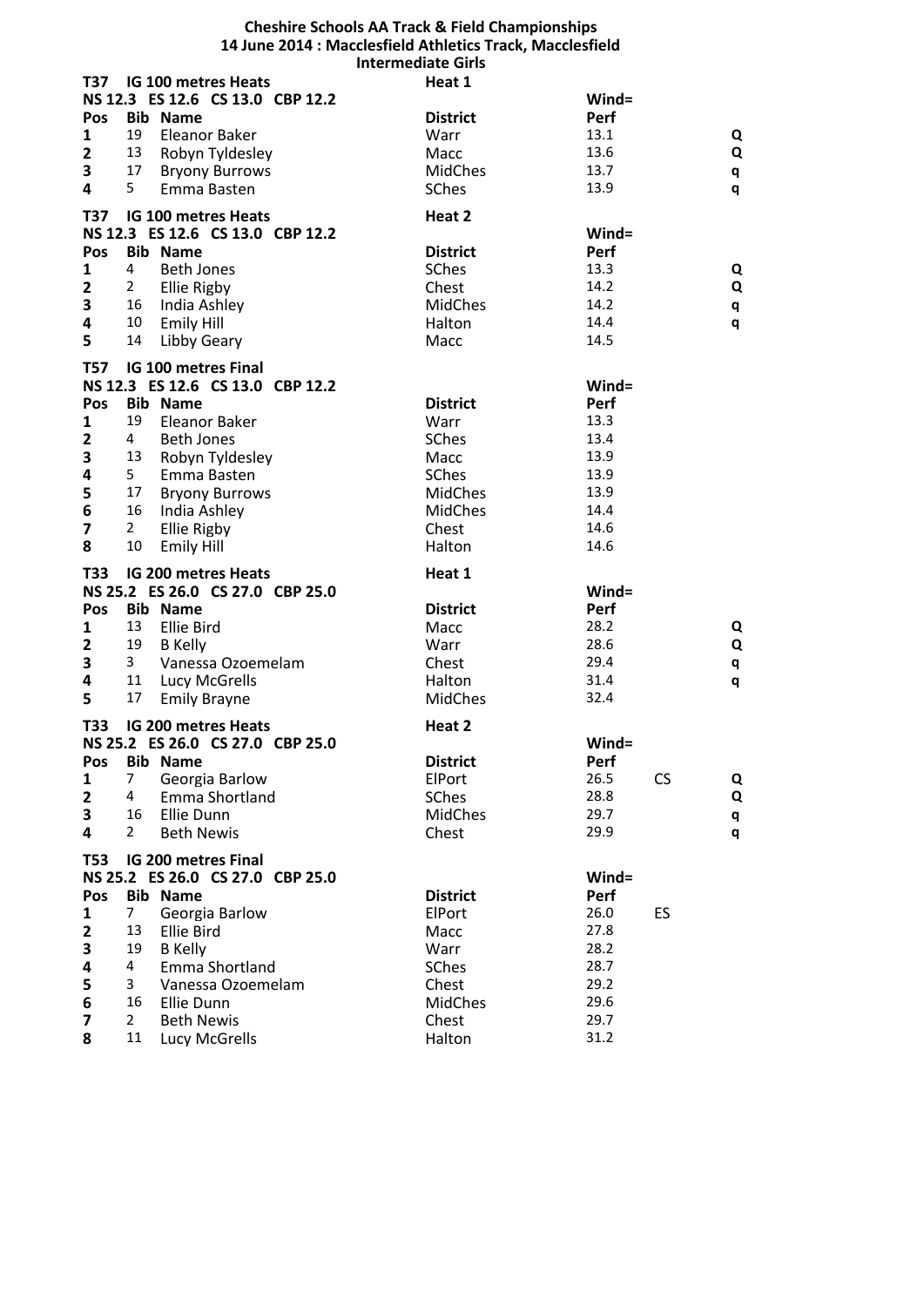| T18                     |                         | IG 300 metres Heats<br>NS 40.5 ES 41.4 CS 44.8 CBP 39.9 | <b>Time Trials Race 1</b>       |                  |                 |
|-------------------------|-------------------------|---------------------------------------------------------|---------------------------------|------------------|-----------------|
| Pos                     |                         | <b>Bib Name</b>                                         | <b>District</b>                 | Perf             |                 |
| 1                       | 4                       | Millie Jones                                            | SChes                           | 41.7             | CS              |
| 3                       | 3                       | Victoria Smith                                          | Chest                           | 44.4             | <b>CS</b>       |
| 7                       | 16                      | Izzy Plumb                                              | MidChes                         | 47.4             |                 |
| 9                       | 18                      | Phoebe Marsden                                          | <b>MidChes</b>                  | 52.2             |                 |
| <b>T18</b>              |                         | IG 300 metres Heats<br>NS 40.5 ES 41.4 CS 44.8 CBP 39.9 | <b>Time Trials Race 1</b>       |                  |                 |
| Pos                     |                         | <b>Bib Name</b>                                         | <b>District</b>                 | Perf             |                 |
| $\mathbf{2}$            | 7                       | <b>Beth McCarthy</b>                                    | ElPort                          | 44.1             | CS              |
| 4                       | 5 <sub>1</sub>          | Freya Hatswell-Taylor                                   | SChes                           | 44.6             | <b>CS</b>       |
| 5                       | $\mathbf{1}$            | Jemima Benson                                           | Chest                           | 46.3             |                 |
| 6                       | 17                      | Mae Astbury                                             | <b>MidChes</b>                  | 47.3             |                 |
| 8                       | 15                      | Tanisha Orchard                                         | Macc                            | 47.8             |                 |
| T47                     |                         | IG 800 metres Final                                     |                                 |                  |                 |
|                         |                         | NS 2:13.0 ES 2:18.0 CS 2:25.0 CBP 2:13.7                |                                 |                  |                 |
| Pos                     |                         | <b>Bib Name</b>                                         | <b>District</b>                 | Perf             |                 |
| 1                       | 20                      | Carys McAulay                                           | Warr                            | 2:15.5           | ES              |
| 2                       | 7 <sup>7</sup>          | Amy Hinchly                                             | ElPort                          | 2:16.4           | ES              |
| 3                       | 13                      | Katie Hughes                                            | Macc                            | 2:18.8           | <b>CS</b>       |
| 4                       | 21                      | <b>Elizabeth Smith</b>                                  | Warr                            | 2:21.1           | <b>CS</b>       |
| 5                       | $\overline{4}$          | Cara Gibbons                                            | SChes                           | 2:23.7           | <b>CS</b>       |
| 6                       | 14                      | Zara Thompson                                           | Macc                            | 2:25.1           |                 |
| $\overline{\mathbf{z}}$ | 15                      | Eve Gibson                                              | Macc                            | 2:32.8           |                 |
| 8                       | 10                      | Kiera Grady                                             | Halton                          | 2:35.5           |                 |
| 9                       | 6                       | Catriona Cody                                           | SChes                           | 2:39.8           |                 |
| 10                      | 5                       | Lauren Mccarthy                                         | SChes                           | 2:46.4           |                 |
| 11<br>12                | 18<br>A                 | Rebecca Boucher<br>Gabrielle Goodman                    | <b>MidChes</b><br>SChes         | 2:48.9           |                 |
| 13                      | 16                      | Kate Young                                              | <b>MidChes</b>                  | 2:51.4<br>2:53.7 |                 |
| 14                      | 17                      | Rebecca Bolshaw                                         | <b>MidChes</b>                  | 2:58.6           |                 |
|                         |                         | IG 1500 metres                                          |                                 |                  |                 |
|                         |                         |                                                         |                                 |                  |                 |
| T4                      |                         |                                                         |                                 |                  |                 |
|                         |                         | NS 4:39.0 ES 4:45.0 CS 5:04.0 CBP 4:39.2                |                                 |                  |                 |
| Pos                     | 4                       | <b>Bib Name</b>                                         | <b>District</b>                 | Perf             |                 |
| 1<br>$\overline{2}$     | 5                       | Katie Lowery                                            | <b>SChes</b><br>SChes           | 4:49.1<br>5:02.4 | <b>CS</b><br>CS |
|                         | 2                       | Megan Hough<br>Katie Clarke                             | Chest                           |                  | <b>CS</b>       |
| З<br>4                  | 19                      | Jasmin Dobson                                           | Warr                            | 5:03.0<br>5:24.7 |                 |
| 5                       | 16                      | Hannah Young                                            | <b>MidChes</b>                  | 5:41.6           |                 |
| 6                       | $\overline{\mathbf{3}}$ | Poppi Dickens                                           | Chest                           | 5:46.5           |                 |
| 7                       | 18                      | Lois Ruebotham                                          | <b>MidChes</b>                  | 6:00.3           |                 |
| 8                       | 17                      | <b>Becky Smith</b>                                      | <b>MidChes</b>                  | 6:15.0           |                 |
| T9                      |                         | IG 3000 metres                                          |                                 |                  |                 |
|                         |                         | NS 10:12.0 ES 10:26.0 CS 10:50.0 CBP 10:38.3            |                                 |                  |                 |
| Pos                     |                         | <b>Bib Name</b>                                         | <b>District</b>                 | Perf             |                 |
| 1                       | 19                      | Sarah McGrail                                           | Warr                            | 10:24.3          | ES CBP          |
| $\mathbf{2}$            | 20                      | Victoria Ramsbottom                                     | Warr                            | 10:52.5          |                 |
| 3                       | 5                       | Chloe Broad                                             | SChes                           | 11:21.0          |                 |
| 4                       | 16                      | Chloe Dooley                                            | <b>MidChes</b>                  | 11:54.2          |                 |
| 5                       | 4                       | Sophie Smith                                            | SChes                           | 12:50.4          |                 |
| T26                     |                         | IG 80 metres Hurdles (76.2cm) Final                     |                                 |                  |                 |
|                         |                         | NS 11.7 ES 12.1 CS 13.0 CBP 11.7<br><b>Bib Name</b>     |                                 | Wind=<br>Perf    |                 |
| Pos<br>$\mathbf 1$      | 4                       | Amy Clark                                               | <b>District</b><br><b>SChes</b> | 13.1             |                 |
|                         | 13                      | Charlotte Cash                                          | Macc                            | 13.8             |                 |
| $\mathbf{2}$<br>3       | 18                      | Lucy Lanni                                              | <b>MidChes</b>                  | 13.8             |                 |
| 4                       | 16                      | Hannah Fallon                                           | <b>MidChes</b>                  | 13.9             |                 |
| 5                       | $\mathbf{1}$            | Olivia Williams                                         | Chest                           | 14.6             |                 |
| 6                       | 17                      | Rachel Newsham                                          | <b>MidChes</b>                  | 14.7             |                 |
| T3                      |                         | IG 300 metres Hurdles (76.2cm) Final                    |                                 |                  |                 |
|                         |                         | NS 45.0 ES 46.8 CS 50.0 CBP 45.5                        |                                 |                  |                 |
| Pos<br>1                | 4                       | <b>Bib Name</b><br>Chloe Esegbona                       | <b>District</b><br>SChes        | Perf<br>49.0     | <b>CS</b>       |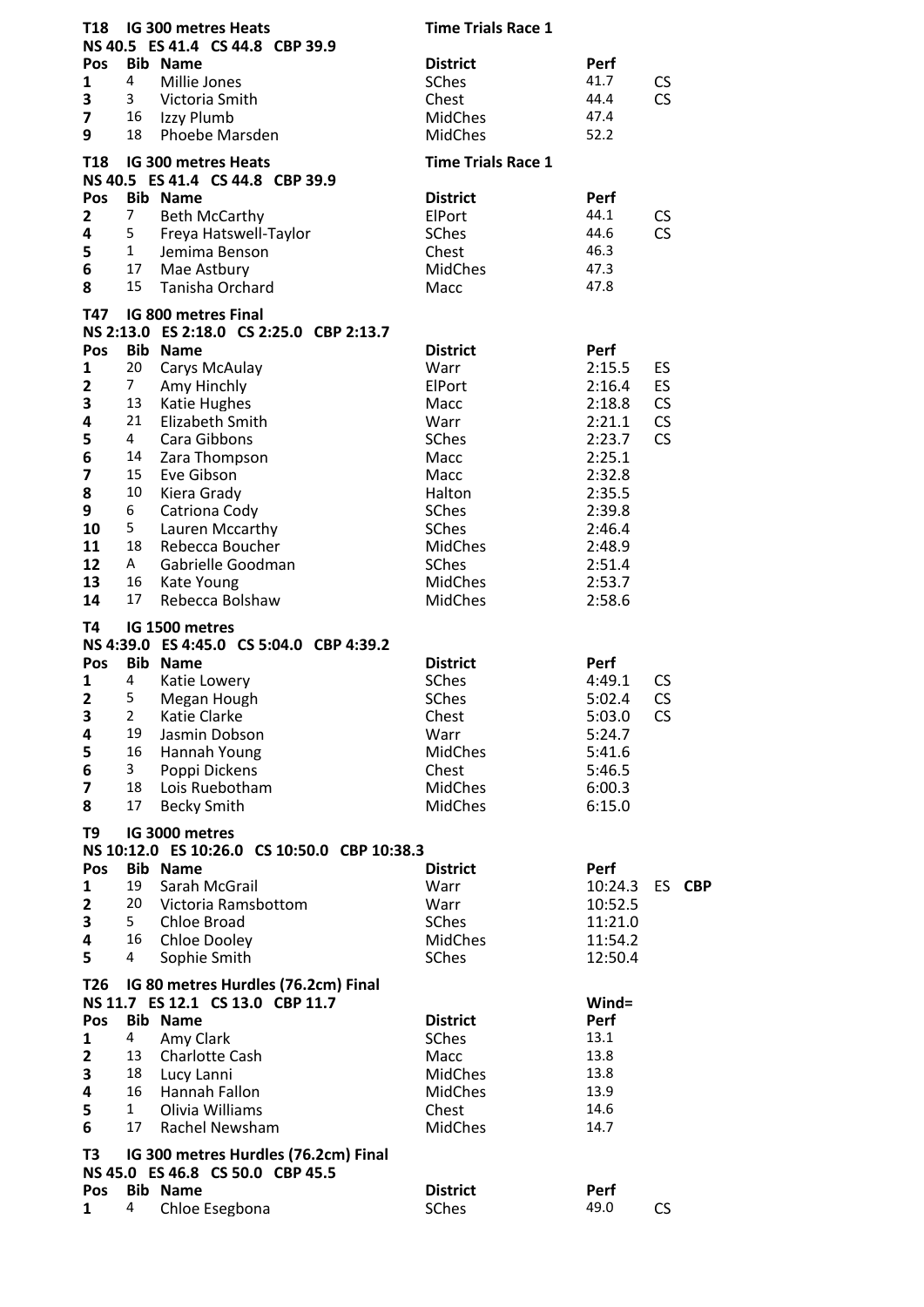| <b>F20</b><br>Pos       |                | <b>IG Long Jump</b><br>NS 5.50 ES 5.25 CS 4.80 CBP 5.72<br><b>Bib Name</b> | <b>District</b>                   | Perf          |                          |
|-------------------------|----------------|----------------------------------------------------------------------------|-----------------------------------|---------------|--------------------------|
| 1                       | 1              | Georgina Alexander                                                         | Chest                             | 4.88          | <b>CS</b>                |
| 2                       | 4              | Emma Fowler                                                                | <b>SChes</b>                      | 4.85          | CS                       |
| 3                       | 16             | <b>Emily Edgar</b>                                                         | <b>MidChes</b>                    | 4.79          |                          |
| 4                       | 5 <sub>1</sub> | Emma Hassall                                                               | SChes                             | 4.57          |                          |
| 5                       | $\overline{2}$ | Anna Holden                                                                | Chest                             | 4.46          |                          |
| 6                       | 17             | Sophie Greaves Brayne                                                      | MidChes                           | 3.91          |                          |
| $\overline{\mathbf{z}}$ | 14             | Nina Sumner                                                                | Macc                              | 3.91          |                          |
| F18                     |                | IG High Jump<br>NS 1.68 ES 1.62 CS 1.52 CBP 1.74                           |                                   |               |                          |
| Pos                     |                | <b>Bib Name</b>                                                            | <b>District</b>                   | Perf          |                          |
| $\mathbf{1}$            | $\mathbf{1}$   | <b>Ellie McCarthy</b>                                                      | Chest                             | 1.55          | <b>CS</b>                |
| $\overline{\mathbf{2}}$ | 4              | Martyna Koziol                                                             | SChes                             | 1.47          |                          |
| 3                       | 16             | Hannah Jones                                                               | <b>MidChes</b>                    | 1.35          |                          |
| 4                       | 14             | Mima Fiennes                                                               | Macc                              | 1.32          |                          |
| 5<br>6                  | 13             | <b>Charlie Cooper-Hall</b>                                                 | Macc<br><b>MidChes</b>            | 1.29          |                          |
| $\overline{\mathbf{z}}$ | 17<br>12       | Sophia Dooley<br><b>Holly Dunne</b>                                        | Halton                            | 1.26<br>1.26  |                          |
|                         |                |                                                                            |                                   |               |                          |
| F5                      |                | <b>IG Triple Jump</b>                                                      |                                   |               |                          |
|                         |                | NS 11.20 ES 10.80 CS 10.00 CBP 11.52                                       |                                   |               |                          |
| Pos                     |                | <b>Bib Name</b>                                                            | <b>District</b>                   | Perf          |                          |
| 1                       | $1\quad$       | Amy Williams                                                               | Chest                             | 11.13         | ES<br>CS                 |
| $\mathbf{2}$            | 15<br>14       | Sophie Decker                                                              | Macc<br>Macc                      | 10.22         |                          |
| 3<br>4                  | B              | Evie Hancox<br>Alicia Vermeulen                                            | Macc                              | 9.61<br>8.79  |                          |
| 5                       | 18             | Katie Connell                                                              | <b>MidChes</b>                    | 8.16          |                          |
| 6                       | 17             | Rebecca Dutton                                                             | <b>MidChes</b>                    | 7.52          |                          |
|                         |                |                                                                            |                                   |               |                          |
| <b>F23</b>              |                | <b>IG Pole Vault</b>                                                       |                                   |               |                          |
| Pos                     |                | NS 3.20 ES 2.90 CS 2.35 CBP 3.00<br><b>Bib Name</b>                        | <b>District</b>                   |               |                          |
| 1                       | 13             | <b>Chloe Doggett</b>                                                       | Macc                              | Perf<br>2.80  | <b>CS</b>                |
| $\overline{2}$          | $1 \quad$      | Tiana Walton                                                               | Chest                             | 2.70          | CS                       |
|                         |                |                                                                            |                                   |               |                          |
| <b>F33</b>              |                | IG Shot 3Kg                                                                |                                   |               |                          |
|                         |                | NS 11.70 ES 11.00 CS 8.75 CBP 0.00                                         |                                   |               |                          |
| Pos                     |                | <b>Bib Name</b>                                                            | <b>District</b><br>ElPort         | Perf          | CS CBP                   |
| 1<br>$\mathbf{2}$       | 7<br>5         | Samhilda McGonigle<br><b>Alex Roberts</b>                                  | SChes                             | 10.80<br>9.97 | $\mathsf{CS}\phantom{0}$ |
| 3                       | 4              | Shaunnah Murphy                                                            | SChes                             | 9.91          | CS                       |
| 4                       | 17             | Rebecca Ward                                                               | <b>MidChes</b>                    | 9.71          | <b>CS</b>                |
| 5                       | 16             | <b>Katie Sparkes</b>                                                       | <b>MidChes</b>                    | 8.65          |                          |
| 6                       | 13             | Evie Merrygold                                                             | Macc                              | 8.54          |                          |
| $\overline{\mathbf{z}}$ | 18             | Zoe Copnall                                                                | MidChes                           | 8.45          |                          |
| 8                       | 14             | Jade Knight                                                                | Macc                              | 7.93          |                          |
| 9                       | 11             | <b>Caitlin Miller</b>                                                      | Halton                            | 6.00          |                          |
| F32                     |                | IG Javelin 500g<br>NS 40.00 ES 37.00 CS 29.00 CBP 0.00                     |                                   |               |                          |
| Pos                     |                | <b>Bib Name</b>                                                            | <b>District</b>                   | Perf          |                          |
| 1                       | 13             | <b>Eleanor Toms</b>                                                        | Macc                              | 32.24         | CS CBP                   |
| $\mathbf{2}$            | $\mathbf{1}$   | Sophie Clark                                                               | Chest                             | 24.91         |                          |
| 3                       | $\overline{4}$ | Amber Wright                                                               | SChes                             | 22.62         |                          |
| 4                       | 16             | Siobhan Bailey                                                             | <b>MidChes</b>                    | 18.96         |                          |
| 5                       | 17             | Aisling Castigan                                                           | <b>MidChes</b>                    | 15.11         |                          |
| F8                      |                | <b>IG Discus 1 Kg</b><br>NS 36.00 ES 33.00 CS 27.00 CBP 45.10              |                                   |               |                          |
| Pos                     |                | <b>Bib Name</b>                                                            | <b>District</b><br><b>MidChes</b> | Perf<br>36.38 | <b>NS</b>                |
| 1<br>$\mathbf{2}$       | 16<br>17       | Jenny Pyatt<br>Amy Calland                                                 | <b>MidChes</b>                    | 20.25         |                          |
| 3                       | $\mathbf{1}$   | Rachel Huber                                                               | Chest                             | 18.30         |                          |
| 4                       | 18             | Katie Maddock                                                              | MidChes                           | 17.36         |                          |
|                         |                |                                                                            |                                   |               |                          |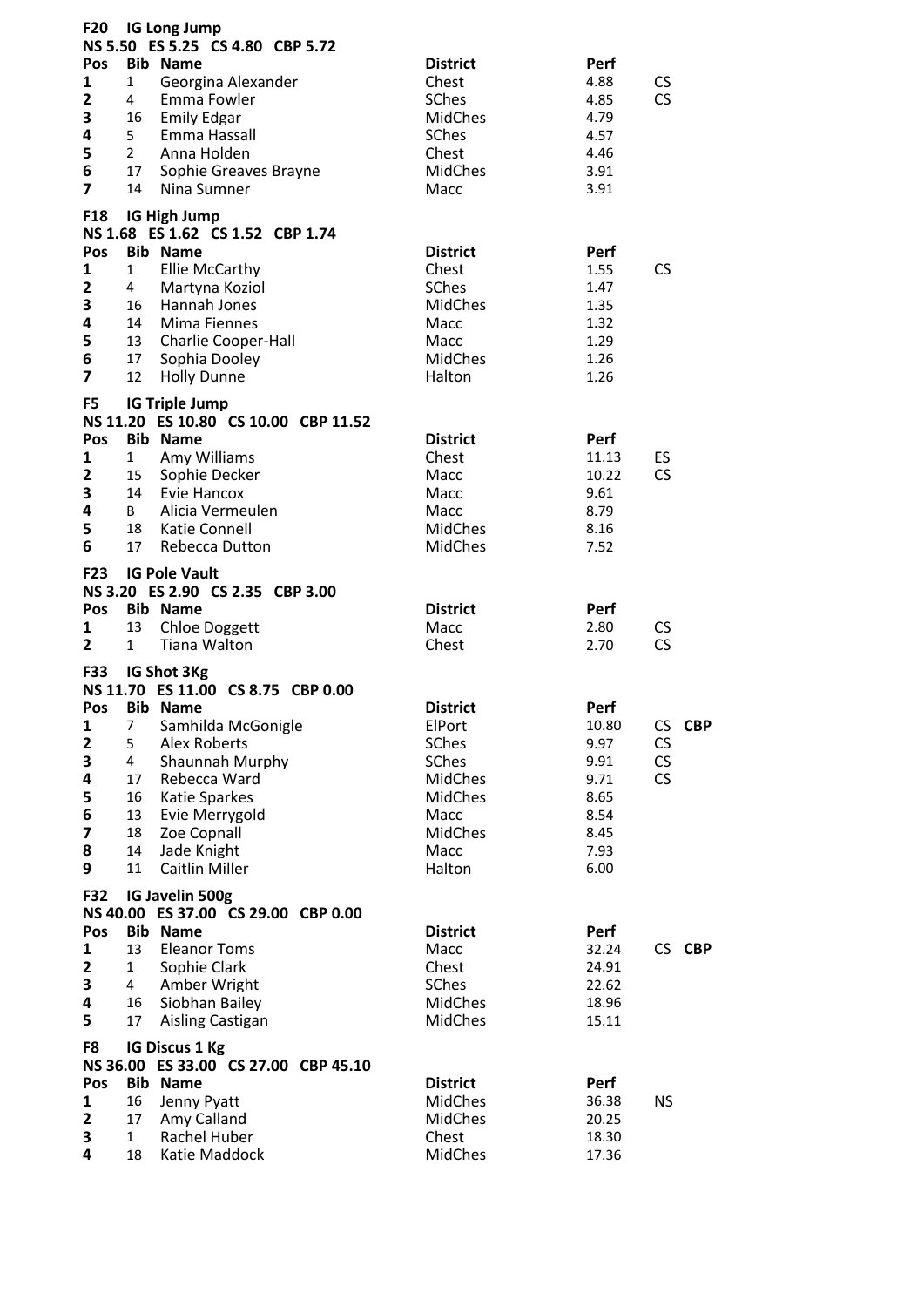|                            |                   |                                                     | <b>Cheshire Schools AA Track &amp; Field Championships</b> |                  |                        |        |
|----------------------------|-------------------|-----------------------------------------------------|------------------------------------------------------------|------------------|------------------------|--------|
|                            |                   |                                                     | 14 June 2014 : Macclesfield Athletics Track, Macclesfield  |                  |                        |        |
| T36                        |                   | JB 100 metres Heats                                 | <b>Junior Boys</b><br>Heat 1                               |                  |                        |        |
|                            |                   | NS 11.4 ES 11.7 CS 12.3 CBP 11.3                    |                                                            | $Wind =$         |                        |        |
| Pos                        |                   | <b>Bib Name</b>                                     | <b>District</b>                                            | Perf             |                        |        |
| 1                          | 16                | Fisayo Williamson-Taylor                            | <b>MidChes</b>                                             | 11.9             | <b>CS</b>              | Q      |
| $\overline{\mathbf{2}}$    | 5                 | Sam Brookes                                         | <b>SChes</b>                                               | 12.8             |                        | Q      |
| 3                          | 11                | Luke Sutton                                         | Halton                                                     | 12.8             |                        | q      |
| 4                          | 17                | Peter Naylor                                        | MidChes                                                    | 12.9             |                        | q      |
| 5                          | 6                 | <b>Chris Fairfield</b>                              | SChes                                                      | 13.2             |                        | q      |
|                            |                   |                                                     |                                                            |                  |                        |        |
| T36                        |                   | <b>JB 100 metres Heats</b>                          | Heat 2                                                     |                  |                        |        |
| <b>Pos</b>                 |                   | NS 11.4 ES 11.7 CS 12.3 CBP 11.3<br><b>Bib Name</b> | <b>District</b>                                            | $Wind =$<br>Perf |                        |        |
| $\mathbf{1}$               | $\mathbf{1}$      | Dominick Duggan                                     | Chest                                                      | 11.9             | <b>CS</b>              | Q      |
| $\mathbf{2}$               | 14                | James Simmons                                       | Macc                                                       | 12.9             |                        | Q      |
| 3                          | 19                | O Callaghan                                         | Warr                                                       | 12.9             |                        | q      |
| 4                          | 12                | Luke Southerton                                     | Halton                                                     | 13.3             |                        |        |
|                            |                   |                                                     |                                                            |                  |                        |        |
| <b>T56</b>                 |                   | <b>JB 100 metres Final</b>                          |                                                            |                  |                        |        |
|                            |                   | NS 11.4 ES 11.7 CS 12.3 CBP 11.3                    |                                                            | $Wind =$         |                        |        |
| Pos<br>$\mathbf{1}$        |                   | <b>Bib Name</b>                                     | <b>District</b>                                            | Perf<br>11.9     |                        |        |
| $\overline{\mathbf{2}}$    | 16<br>$\mathbf 1$ | Fisayo Williamson-Taylor                            | MidChes<br>Chest                                           | 12.0             | <b>CS</b><br><b>CS</b> |        |
| 3                          | 5                 | Dominick Duggan<br>Sam Brookes                      | <b>SChes</b>                                               | 12.7             |                        |        |
| 4                          | 11                | Luke Sutton                                         | <b>Halton</b>                                              | 12.8             |                        |        |
| 5                          | 17                | Peter Naylor                                        | <b>MidChes</b>                                             | 12.8             |                        |        |
| 6                          | 14                | James Simmons                                       | Macc                                                       | 13.0             |                        |        |
| $\overline{\mathbf{z}}$    | 19                | O Callaghan                                         | Warr                                                       | 13.2             |                        |        |
|                            |                   |                                                     |                                                            |                  |                        |        |
| T32                        |                   | <b>JB 200 metres Heats</b>                          | Heat 1                                                     |                  |                        |        |
|                            |                   | NS 23.3 ES 24.0 CS 25.3 CBP 23.0                    |                                                            | $Wind =$         |                        |        |
| <b>Pos</b><br>$\mathbf{1}$ | 13                | <b>Bib Name</b>                                     | <b>District</b>                                            | Perf             |                        |        |
| $\mathbf{2}$               | 5                 | Joe Moores<br>Jack Walker                           | Macc<br>SChes                                              | 24.8<br>25.1     | <b>CS</b>              | Q<br>Q |
| 3                          | 19                | <b>Thomas William Baines</b>                        | Warr                                                       | 25.1             | CS<br><b>CS</b>        | q      |
| 4                          | 20                | Jamie Pickett                                       | Warr                                                       | 25.6             |                        | q      |
| 5                          | 18                | <b>Tom Merrick</b>                                  | MidChes                                                    | 26.7             |                        |        |
| 6                          | 15                | G Greenwood                                         | Macc                                                       | 26.7             |                        |        |
| 7                          | A                 | Chris Malkin                                        | SChes                                                      | 27.2             |                        |        |
| T32                        |                   | <b>JB 200 metres Heats</b>                          | Heat 2                                                     |                  |                        |        |
|                            |                   | NS 23.3 ES 24.0 CS 25.3 CBP 23.0                    |                                                            | Wind=            |                        |        |
| <b>Pos</b>                 |                   | <b>Bib Name</b>                                     | <b>District</b>                                            | Perf             |                        |        |
| $1 \quad$                  |                   | 1 George Campbell                                   | Chest                                                      | 25.0             | <b>CS</b>              |        |
| 2                          | 3                 | Jacob Chandler                                      | Chest                                                      | 25.4             |                        | Q      |
| 3                          | $\mathbf{2}$      | Jasper McLaughlin                                   | Chest                                                      | 25.8             |                        | q      |
| 4                          | 16                | Oliver Meagher                                      | MidChes                                                    | 26.0             |                        | q      |
| 5                          | 21                | P Rattigan                                          | Warr                                                       | 26.5             |                        |        |
| 6                          | 14                | <b>Ben Pester</b>                                   | Macc                                                       | 26.8             |                        |        |
| 7                          | 6                 | James Hawkins                                       | SChes                                                      | 26.9             |                        |        |
| <b>T52</b>                 |                   | JB 200 metres Final                                 |                                                            |                  |                        |        |
|                            |                   | NS 23.3 ES 24.0 CS 25.3 CBP 23.0                    |                                                            | $Wind =$         |                        |        |
| Pos                        |                   | <b>Bib Name</b>                                     | <b>District</b>                                            | Perf             |                        |        |
| 1                          | 1                 | George Campbell                                     | Chest                                                      | 24.8             | <b>CS</b>              |        |
| 2                          | 5                 | Jack Walker                                         | <b>SChes</b>                                               | 24.8             | CS                     |        |
| 3                          | 19                | <b>Thomas William Baines</b>                        | Warr                                                       | 25.0             | CS                     |        |
| 4                          | 13                | Joe Moores                                          | Macc                                                       | 25.1             | <b>CS</b>              |        |
| 5                          | 16                | Oliver Meagher                                      | MidChes                                                    | 25.5             |                        |        |
| 6                          | 2                 | Jasper McLaughlin                                   | Chest                                                      | 26.0             |                        |        |
| 7                          | 3                 | Jacob Chandler                                      | Chest                                                      | 26.6             |                        |        |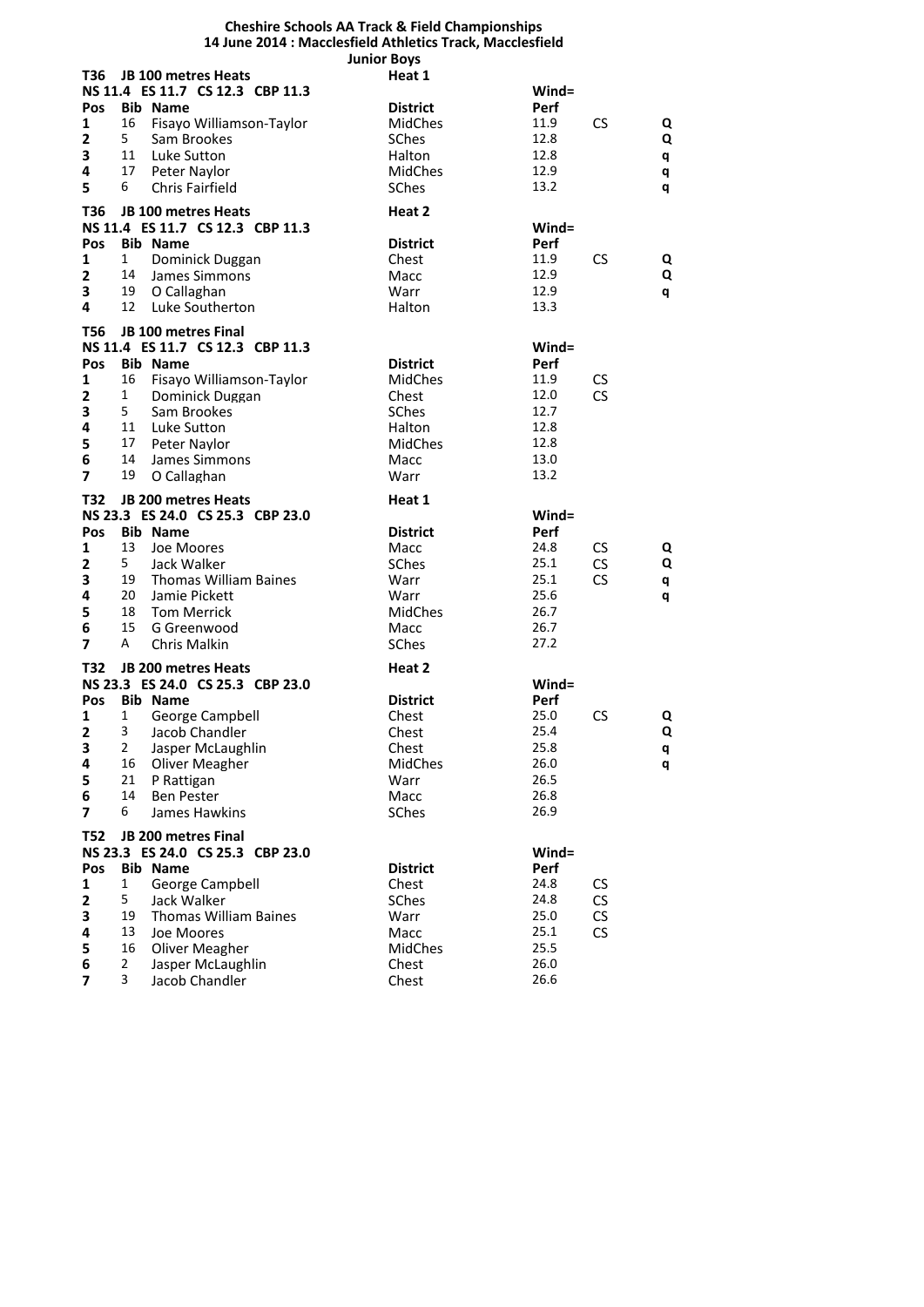| T17             |                      | <b>JB 300 metres Heats</b>                                 | Heat 1          |                  |                  |
|-----------------|----------------------|------------------------------------------------------------|-----------------|------------------|------------------|
|                 |                      | NS 36.8 ES 38.0 CS 40.0 CBP 39.8                           |                 |                  |                  |
| <b>Pos</b>      |                      | <b>Bib Name</b>                                            | <b>District</b> | Perf<br>41.6     |                  |
| 1<br>2          | 14<br>13             | Harry Kay<br>Cameron Redpath                               | Macc<br>Macc    | 42.6             | Q<br>Q           |
| 3               | 4                    | Cai Owen Zienbalg                                          | SChes           | 42.9             | q                |
| 4               | 5.                   | Joshua Stubbs                                              | SChes           | 45.8             | q                |
| 5               | 19                   | Michael Lynch                                              | Warr            | 48.2             |                  |
| T17             |                      | <b>JB 300 metres Heats</b>                                 | Heat 2          |                  |                  |
|                 |                      | NS 36.8 ES 38.0 CS 40.0 CBP 39.8                           |                 |                  |                  |
| Pos             |                      | <b>Bib Name</b>                                            | <b>District</b> | Perf             |                  |
| $\mathbf{1}$    | $\mathbf{2}$         | Alex Kearns                                                | Chest           | 39.8             | CS<br>Q          |
| $\overline{2}$  | 1                    | Christy Mageean                                            | Chest           | 41.4             | Q                |
| 3               | 18                   | Will Morrillo                                              | MidChes         | 42.4             | q                |
| 4<br>5          | 17<br>20             | James Thompson<br>J Dykes                                  | MidChes<br>Warr | 44.0<br>49.0     | q                |
|                 |                      |                                                            |                 |                  |                  |
| T42             |                      | <b>JB 300 metres Final</b>                                 |                 |                  |                  |
| <b>Pos</b>      |                      | NS 36.8 ES 38.0 CS 40.0 CBP 39.8<br><b>Bib Name</b>        | <b>District</b> | Perf             |                  |
| 1               | 1                    | <b>Christy Mageean</b>                                     | Chest           | 39.7             | CS CBP           |
| 2               | $\mathbf{2}$         | Alex Kearns                                                | Chest           | 39.8             | <b>CS</b>        |
| 3               | 13                   | Cameron Redpath                                            | Macc            | 40.8             |                  |
| 4               | 14                   | Harry Kay                                                  | Macc            | 41.7             |                  |
| 5               | 4                    | Cai Owen Zienbalg                                          | <b>SChes</b>    | 43.0             |                  |
| 6               | 18                   | Will Morrillo                                              | MidChes         | 46.7             |                  |
| $\overline{7}$  | 5                    | Joshua Stubbs                                              | SChes           | 48.7             |                  |
| T46             |                      | <b>JB 800 metres Final</b>                                 |                 |                  |                  |
|                 |                      | NS 2:03.0 ES 2:06.0 CS 2:13.0 CBP 2:02.5                   |                 |                  |                  |
| <b>Pos</b>      | 13                   | <b>Bib Name</b>                                            | <b>District</b> | Perf             |                  |
| 1<br>2          | 10                   | <b>Charlie Candlish</b><br>Jacob Birtles                   | Macc<br>Halton  | 2:08.9<br>2:09.2 | CS.<br><b>CS</b> |
| 3               | 16                   | Ben Lee                                                    | <b>MidChes</b>  | 2:12.4           | <b>CS</b>        |
| 4               | 17                   | Oli Waring                                                 | MidChes         | 2:14.9           |                  |
| 5               | 18                   | Harry Dexter                                               | <b>MidChes</b>  | 2:17.4           |                  |
| 6               | 11                   | Nathan Philkins                                            | Halton          | 2:19.7           |                  |
| 7               | 15                   | James Crummack                                             | Macc            | 2:21.1           |                  |
| 8<br>9          | 3<br>7               | Dominic Clarke                                             | Chest           | 2:26.9           |                  |
| 10              | 5                    | Joseph Morrison<br>Pat Neville                             | ElPort<br>SChes | 2:32.8<br>2:39.0 |                  |
|                 |                      |                                                            |                 |                  |                  |
| T14             |                      | JB 1500 metres<br>NS 4:15.0 ES 4:22.0 CS 4:36.0 CBP 4:13.3 |                 |                  |                  |
| Pos             |                      | <b>Bib Name</b>                                            | <b>District</b> | Perf             |                  |
| 1               | $\mathbf{1}$         | <b>Matthew Willis</b>                                      | Chest           | 4:18.0           | ES               |
| $\mathbf 2$     | $\overline{2}$       | Evan Roberts                                               | Chest           | 4:23.7           | CS               |
| 3               | 20                   | Jack Stubbings                                             | Warr            | 4:27.9           | CS               |
| 4               | 15                   | Sam Rostron                                                | Macc            | 4:35.8           | CS               |
| 5               | 4                    | Arun Dight                                                 | SChes           | 4:37.0           |                  |
| 6<br>7          | 14<br>$\overline{7}$ | <b>Ethan Greenland</b><br>Harry Simpson                    | Macc<br>ElPort  | 4:40.7<br>4:48.2 |                  |
| 8               | 17                   | John Humphries                                             | MidChes         | 4:48.5           |                  |
| 9               | 18                   | Alex Doyle                                                 | <b>MidChes</b>  | 4:49.3           |                  |
| 10              | 16                   | Chris Larkin                                               | MidChes         | 4:50.9           |                  |
| 11              | 21                   | Daniel Fox                                                 | Warr            | 4:51.8           |                  |
| 12              | 5                    | Will Kesteven                                              | SChes           | 4:54.6           |                  |
| 13              | 19<br>13             | Luke Gamble                                                | Warr            | 4:56.4           |                  |
| 14<br>15        | 10                   | Joel Bearn<br><b>Brandon Jones</b>                         | Macc<br>Halton  | 5:00.1<br>5:04.6 |                  |
| 16              | 3                    | Ryan Horuz                                                 | Chest           | 5:09.3           |                  |
| 17              | 6                    | Aidan Clare                                                | SChes           | <b>DNF</b>       |                  |
| 18              | Α                    | Jack Fox-Marrs                                             | SChes           | <b>DNF</b>       |                  |
| T <sub>27</sub> |                      | JB 80 metres Hurdles (84.0cm) Final                        |                 |                  |                  |
|                 |                      | NS 11.6 ES 12.0 CS 12.9 CBP 11.5                           |                 | $Wind =$         |                  |
| Pos             |                      | <b>Bib Name</b>                                            | <b>District</b> | Perf             |                  |
| 1               | 4                    | Tom Shea                                                   | SChes           | 12.5             | CS               |
| 2               | 16                   | <b>Matthew Bate</b>                                        | <b>MidChes</b>  | 12.9             | CS               |
| 3<br>4          | 17<br>13             | Jamie Thompson<br>Alex Hart                                | MidChes<br>Macc | 13.6<br>14.3     |                  |
| 5               | 18                   | Jamie Hawes                                                | MidChes         | 14.3             |                  |
| 6               | 14                   | Ben Dawson                                                 | Macc            | 14.7             |                  |
| 7               | 1                    | Jonathan Nixon                                             | Chest           | 15.2             |                  |
| 8               | 3                    | <b>Gregg Travis</b>                                        | Chest           | 16.2             |                  |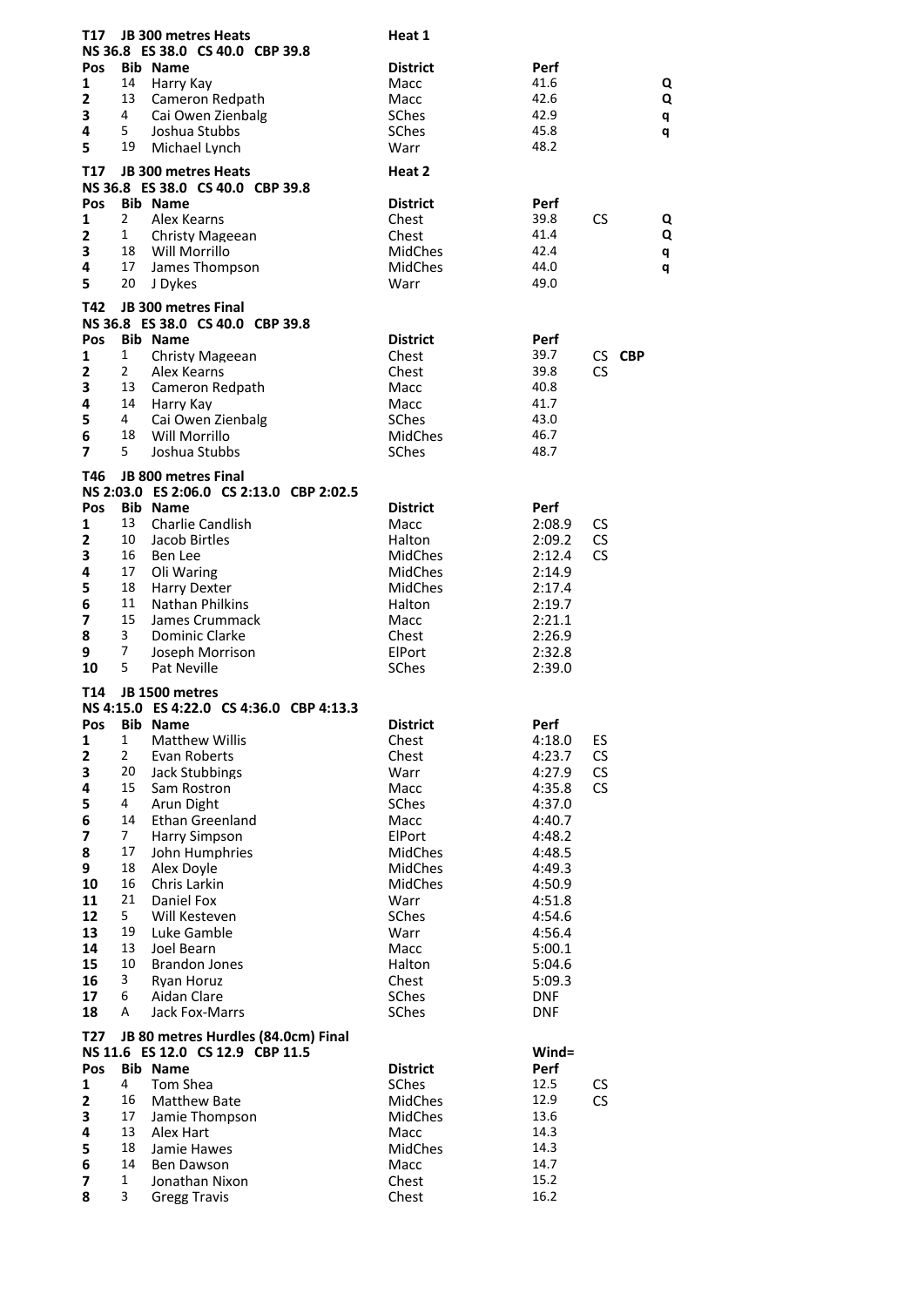| F31                     |                | <b>JB Long Jump</b>                                           |                      |                |           |
|-------------------------|----------------|---------------------------------------------------------------|----------------------|----------------|-----------|
|                         |                | NS 5.95 ES 5.80 CS 5.45 CBP 5.79                              | <b>District</b>      |                |           |
| Pos<br>1                | 13             | <b>Bib Name</b><br>Maurice Bolton                             |                      | Perf<br>5.61   | CS        |
| $\overline{\mathbf{2}}$ | 4              | Ben Wilkinson                                                 | Macc<br><b>SChes</b> | 5.55           | <b>CS</b> |
| 3                       | 5              | Lewis Palin                                                   | SChes                | 5.27           |           |
| 4                       | 6              | <b>Matthew Williamson</b>                                     | SChes                | 5.12           |           |
| 5                       | 16             | Alex Bentley                                                  | MidChes              | 5.03           |           |
| 6                       | 14             | Ben Gold                                                      | Macc                 | 4.87           |           |
| 7                       | $\mathbf{1}$   | <b>Felix Gideonse</b>                                         | Chest                | 4.57           |           |
| 8                       | A              | Jordan Sides                                                  | <b>SChes</b>         | 4.45           |           |
|                         |                |                                                               |                      |                |           |
| F3                      |                | <b>JB High Jump</b>                                           |                      |                |           |
|                         |                | NS 1.78 ES 1.72 CS 1.60 CBP 1.75                              |                      |                |           |
| Pos                     |                | <b>Bib Name</b>                                               | <b>District</b>      | Perf           |           |
| $\mathbf{1}$            | B              | <b>Cameron Stewart</b>                                        | Macc                 | 1.59           |           |
| $\overline{2}$          | 16             | James Ennis                                                   | MidChes              | 1.53           |           |
| 3                       | 14             | Oscar Johnson                                                 | Macc                 | 1.53           |           |
| 4                       | 11             | Tom Whitfield                                                 | Halton               | 1.50           |           |
| 5                       | 17             | Luke Ainsworth                                                | <b>MidChes</b>       | 1.41           |           |
| 6                       | 15             | Jake Bendle                                                   | Macc                 | 1.41           |           |
| $\overline{7}$          | 19             | Ethan Milligan                                                | Warr                 | 1.25           |           |
| <b>F13</b>              |                |                                                               |                      |                |           |
|                         |                | <b>JB Triple Jump</b><br>NS 12.40 ES 12.00 CS 11.45 CBP 12.23 |                      |                |           |
| <b>Pos</b>              |                | <b>Bib Name</b>                                               | <b>District</b>      | Perf           |           |
| $\mathbf{1}$            | 16             | <b>Ellis Vickerv</b>                                          | <b>MidChes</b>       | 10.84          |           |
| 2                       | 14             | Laurence Thomas                                               | Macc                 | 10.56          |           |
| 3                       | 15             | Sam McArthur                                                  | Macc                 | 10.41          |           |
| 4                       | 5              | Thomas Jackson                                                | SChes                | 9.83           |           |
| 5                       | 18             | Evan Cotterill                                                | <b>MidChes</b>       | 9.67           |           |
|                         |                |                                                               |                      |                |           |
| F17                     |                | JB Shot 4Kg                                                   |                      |                |           |
|                         |                | NS 13.30 ES 12.30 CS 11.20 CBP 16.00                          |                      |                |           |
| Pos                     |                | <b>Bib Name</b>                                               | <b>District</b>      | Perf           |           |
| 1                       | 16             | George Hyde                                                   | MidChes              | 11.79          | CS        |
| $\overline{\mathbf{2}}$ | 8              | Ethan Ryland                                                  | <b>ElPort</b>        | 10.95          |           |
| 3                       | 4              | Tom Whittaker                                                 | <b>SChes</b>         | 10.66          |           |
| 4                       | 1              | Joshua Dunne                                                  | Chest                | 9.68           |           |
| 5                       | 6              | James Bebbington                                              | SChes                | 9.60           |           |
| 6                       | Α              | Adrian Jozwik                                                 | SChes                | 9.43           |           |
| 7                       | 17             | Sam Preece                                                    | MidChes              | 9.42           |           |
| 8                       | 5              | Max Beadle                                                    | <b>SChes</b>         | 9.41           |           |
| 9                       |                | 9 Sam Burns                                                   | ElPort               | 8.82           |           |
| 10<br>11                | 13<br>3        | Johnny Rutley<br>Alex Thomasson                               | Macc<br>Chest        | 8.79<br>8.25   |           |
|                         |                |                                                               |                      |                |           |
| <b>F26</b>              |                | JB Javelin 600 g                                              |                      |                |           |
|                         |                | NS 46.00 ES 43.00 CS 39.00 CBP 49.92                          |                      |                |           |
| Pos                     |                | <b>Bib Name</b>                                               | <b>District</b>      | Perf           |           |
| 1                       | 5              | Josh Robertson                                                | SChes                | 32.76          |           |
| 2                       | 6              | James Bailey                                                  | SChes                | 29.64          |           |
| 3                       | 4              | Jordan Kelly                                                  | <b>SChes</b>         | 26.50          |           |
| 4                       | Α              | <b>Elliott Thomason</b>                                       | SChes                | 22.68          |           |
| 5                       | $\overline{3}$ | Sam Grinter                                                   | Chest                | 21.33          |           |
| 6                       | 14             | Will Jones                                                    | Macc                 | 21.30          |           |
| $\overline{7}$          | $\mathbf{1}$   | Aidan White                                                   | Chest                | 21.00          |           |
| 8                       | 17             | Callum Shepherd                                               | MidChes              | 18.50          |           |
|                         |                |                                                               |                      |                |           |
| <b>F28</b>              |                | JB Discus 1.25 Kg<br>NS 38.00 ES 34.00 CS 30.50 CBP 39.64     |                      |                |           |
| <b>Pos</b>              |                | <b>Bib Name</b>                                               | <b>District</b>      | Perf           |           |
| 1                       | 4              | John Adderley                                                 | <b>SChes</b>         | 36.57          | ES        |
| 2                       | $\mathbf{3}$   | Archie Tushingham                                             | Chest                | 27.49          |           |
|                         |                | Ewan Ashman                                                   | SChes                | 27.35          |           |
|                         |                |                                                               |                      |                |           |
| 3<br>4                  | 5 <sub>5</sub> |                                                               |                      |                |           |
|                         | 18             | Will Rattray                                                  | <b>MidChes</b>       | 26.65          |           |
| 5<br>6                  | 17<br>11       | Spencer Lewis-Ward<br>James Laff                              | MidChes<br>Halton    | 24.68<br>23.49 |           |
| 7                       | 16             | Joe Wilson                                                    | MidChes              | 21.98          |           |
| 8                       | 13             | Harry Wheelton                                                | Macc                 | 21.48          |           |
| 9                       | 14             | <b>Scott Dinsley</b>                                          | Macc                 | 19.78          |           |
| F1                      |                | JB Hammer 4 Kg                                                |                      |                |           |
|                         |                |                                                               |                      |                |           |
|                         |                | NS 45.00 ES 38.00 CS 31.00 CBP 51.02                          |                      |                |           |
| Pos                     |                | <b>Bib Name</b>                                               | <b>District</b>      | Perf           |           |
| 1                       | 4              | <b>Frank Roe</b>                                              | <b>SChes</b>         | 28.06          |           |
| $\mathbf{2}$            | 16             | Daniel Berg                                                   | MidChes              | 22.46          |           |
| 3                       | $\mathbf{1}$   | Jac Goodall                                                   | Chest                | 18.24          |           |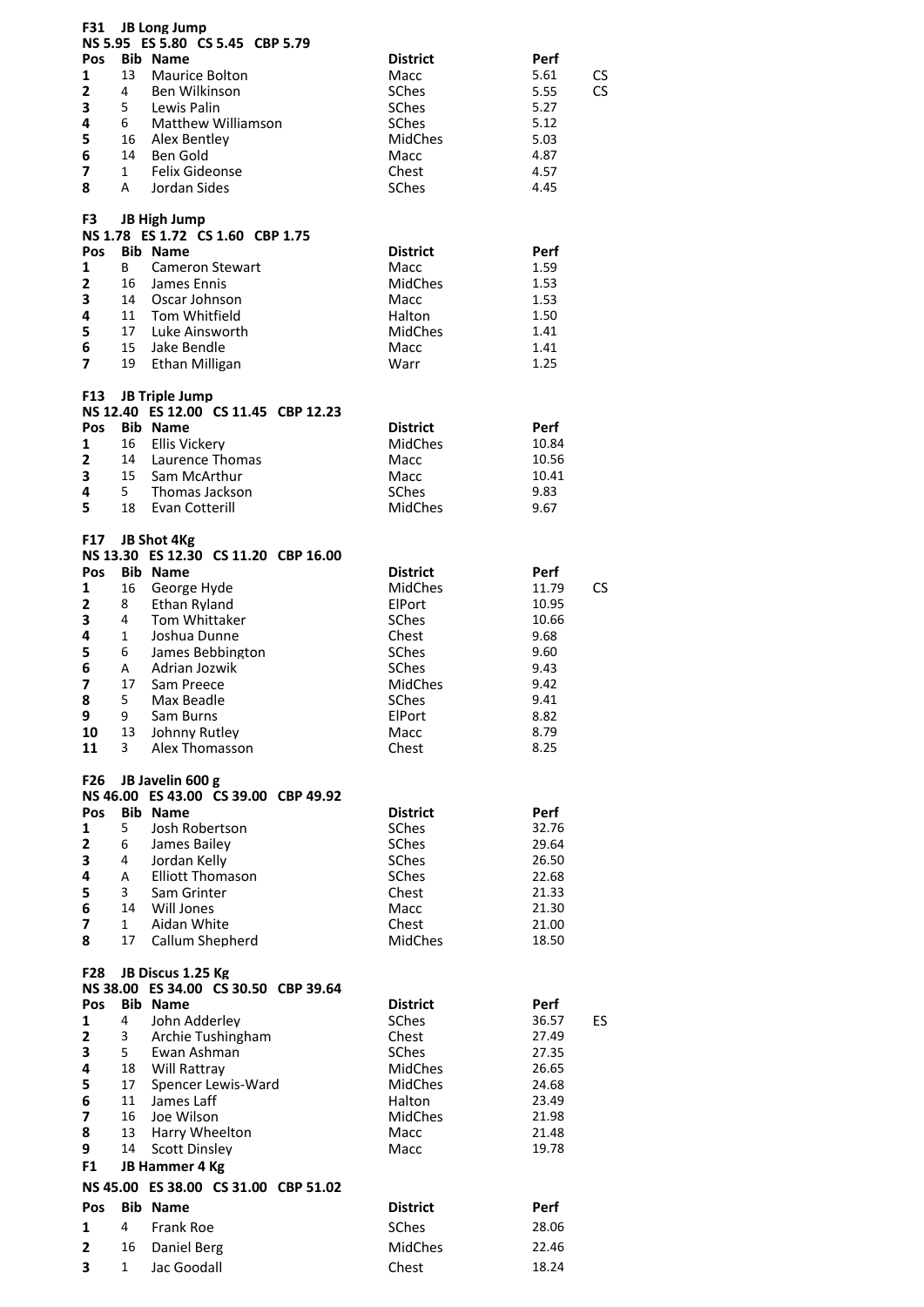## **Cheshire Schools AA Track & Field Championships 14 June 2014 : Macclesfield Athletics Track, Macclesfield Junior Girls**

| <b>T35</b>                   |                | JG 100 metres Heats              | Heat 1          |                    |           |        |   |
|------------------------------|----------------|----------------------------------|-----------------|--------------------|-----------|--------|---|
|                              |                | NS 12.6 ES 12.8 CS 13.3 CBP 12.5 |                 | Wind=              |           |        |   |
| Pos                          |                | <b>Bib Name</b>                  | <b>District</b> | Perf               |           |        |   |
| 1                            | 19             | Kelly Chadwick                   | Warr            | 12.4               |           | NS CBP | Q |
| $\overline{\mathbf{2}}$      | 4              | Eve Fenoglio                     | <b>SChes</b>    | 13.4               |           |        | Q |
| 3                            | 16             | Emma Robinson                    | <b>MidChes</b>  | 13.8               |           |        | q |
| 4                            | 10             | Caitlin Young                    | Halton          | 13.8               |           |        | q |
| 5                            | 3              | Erin Stuart                      | Chest           | 14.0               |           |        |   |
| 6                            | 17             | Victoria Turner                  | <b>MidChes</b>  | 14.6               |           |        |   |
| $\overline{\mathbf{z}}$      | $\overline{2}$ | Ellie Newman                     | Chest           | 14.6               |           |        |   |
| 8                            | 21             | I Proctor                        | Warr            | 15.3               |           |        |   |
| <b>T35</b>                   |                | JG 100 metres Heats              | Heat 2          |                    |           |        |   |
|                              |                | NS 12.6 ES 12.8 CS 13.3 CBP 12.5 |                 | $Wind =$           |           |        |   |
| Pos                          |                | <b>Bib Name</b>                  | <b>District</b> | Perf               |           |        |   |
| 1                            | 5              | Caitlin Britton                  | SChes           | 13.4               |           |        | Q |
| $\mathbf{2}$                 | $\overline{7}$ | Alice Barnsley                   | ElPort          | 13.6               |           |        | Q |
| 3                            | 13             | Katie Waterworth                 | Macc            | 13.7               |           |        | q |
| 4                            | $\mathbf{1}$   | Denischa Shone                   | Chest           | 13.8               |           |        | q |
| 5                            | 20             | Ellie Hough                      | Warr            | 14.2               |           |        |   |
| $\bf 6$                      | 6              | Samantha Smith                   | SChes           | 14.4               |           |        |   |
| $\overline{7}$               | 18             | Enya Fitton                      | <b>MidChes</b>  | 14.7               |           |        |   |
| <b>T55</b>                   |                | JG 100 metres Final              |                 |                    |           |        |   |
|                              |                | NS 12.6 ES 12.8 CS 13.3 CBP 12.5 |                 | Wind=              |           |        |   |
| Pos                          |                | <b>Bib Name</b>                  | <b>District</b> | Perf               |           |        |   |
| 1                            | 4              | Eve Fenoglio                     | <b>SChes</b>    | 13.4               |           |        |   |
| $\overline{\mathbf{2}}$      | 5              | <b>Caitlin Britton</b>           | SChes           | 13.7               |           |        |   |
| 3                            | $\overline{7}$ | Alice Barnsley                   | ElPort          | 13.8               |           |        |   |
| 4                            | 10             | Caitlin Young                    | Halton          | 13.9               |           |        |   |
| 5                            | 16             | Emma Robinson                    | <b>MidChes</b>  | 13.9               |           |        |   |
| 6                            | 13             | Katie Waterworth                 | Macc            | 14.0               |           |        |   |
|                              | $\mathbf{1}$   | Denischa Shone                   | Chest           | 14.0               |           |        |   |
| $\overline{7}$               |                |                                  |                 |                    |           |        |   |
|                              |                |                                  |                 |                    |           |        |   |
| <b>T31</b>                   |                | JG 200 metres Heats              | Heat 1          |                    |           |        |   |
|                              |                | NS 25.7 ES 26.5 CS 27.6 CBP 25.5 |                 | Wind=              |           |        |   |
| Pos                          |                | <b>Bib Name</b>                  | <b>District</b> | Perf               |           |        |   |
| 1                            | 12             | Charlie McDaid                   | Halton          | 28.2               |           |        | Q |
| $\mathbf{2}$                 | 19             | Lara Spiteri                     | Warr            | 28.2               |           |        | Q |
| 3                            | 16             | Joanna Ravenscroft               | <b>MidChes</b>  | 28.2               |           |        | q |
| $\overline{\mathbf{4}}$      |                | 4 Matilda Hargreaves             | <b>SChes</b>    | 28.4               |           |        | q |
| 5                            | 5              | Ellie Jones                      | <b>SChes</b>    | 28.7               |           |        | q |
| $\bf 6$                      | 17             | Sara Faraj                       | <b>MidChes</b>  | 30.0               |           |        |   |
| $\overline{\mathbf{z}}$      | 18             | Lauren Bond                      | <b>MidChes</b>  | 30.7               |           |        |   |
| T31                          |                | JG 200 metres Heats              | Heat 2          |                    |           |        |   |
|                              |                | NS 25.7 ES 26.5 CS 27.6 CBP 25.5 |                 | $Wind =$           |           |        |   |
| Pos                          |                | <b>Bib Name</b>                  | <b>District</b> | Perf               |           |        |   |
| 1                            | 1              | Siobhan Benson                   | Chest           | 26.7               | CS        |        | Q |
| $\overline{\mathbf{c}}$      | 13             | Ella Spencer                     | Macc            | 27.5               | <b>CS</b> |        | Q |
| 3                            | 21             | C Robinson                       | Warr            | 29.6               |           |        | q |
| 4                            | $\overline{2}$ | Fiona Edge                       | Chest           | 29.9               |           |        |   |
| 5                            | 11             | <b>Alex Hurst</b>                | Halton          | 30.2               |           |        |   |
| 6                            | A              | Amy Jenkins                      | <b>SChes</b>    | 32.2               |           |        |   |
| <b>T51</b>                   |                | JG 200 metres Final              |                 |                    |           |        |   |
|                              |                | NS 25.7 ES 26.5 CS 27.6 CBP 25.5 |                 | Wind=              |           |        |   |
| Pos                          |                | <b>Bib Name</b>                  | <b>District</b> | Perf               |           |        |   |
| 1                            | 1              | Siobhan Benson                   | Chest           | 26.2               | ES        |        |   |
| 2                            | 4              | Matilda Hargreaves               | <b>SChes</b>    | 28.1               |           |        |   |
| 3                            | 19             | Lara Spiteri                     | Warr            | 28.4               |           |        |   |
| 4                            | 12             | Charlie McDaid                   | Halton          | 28.6               |           |        |   |
| 5                            | 16             | Joanna Ravenscroft               | <b>MidChes</b>  | 28.6               |           |        |   |
| 6                            | 5              | Ellie Jones                      | <b>SChes</b>    | 29.0               |           |        |   |
| $\overline{\mathbf{z}}$<br>8 | 21<br>13       | C Robinson<br>Ella Spencer       | Warr<br>Macc    | 29.9<br><b>DNF</b> |           |        |   |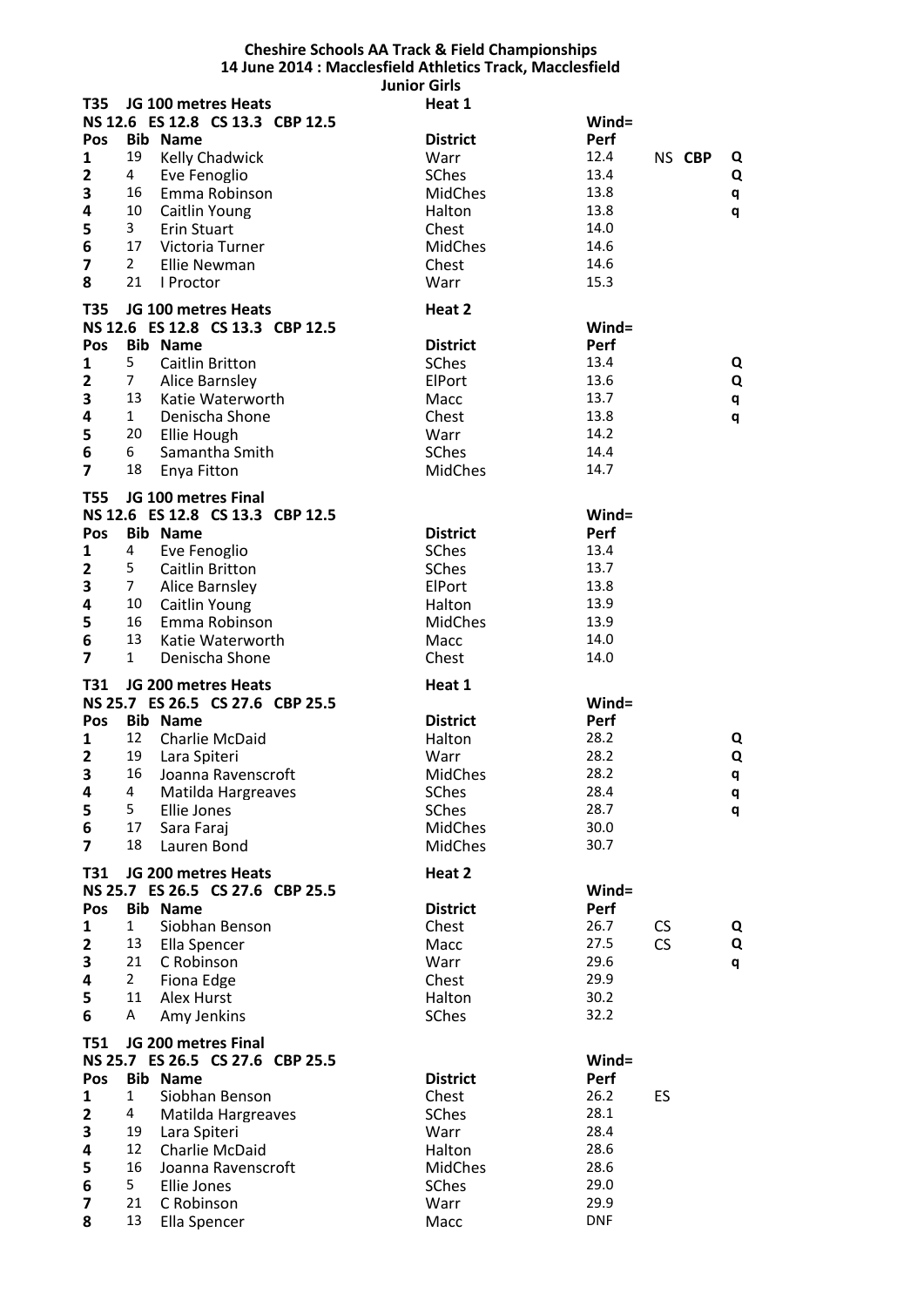| JG 800 metres Final<br>T45 |                |                                          |                 |            |                |  |  |  |
|----------------------------|----------------|------------------------------------------|-----------------|------------|----------------|--|--|--|
|                            |                | NS 2:16.0 ES 2:20.0 CS 2:29.0 CBP 2:17.8 |                 |            |                |  |  |  |
| Pos                        |                | <b>Bib Name</b>                          | <b>District</b> | Perf       |                |  |  |  |
| 1                          | 19             | Melissa Boyer                            | Warr            | 2:19.6     | ES             |  |  |  |
| $\overline{\mathbf{2}}$    | B              | <b>Eleanor Twite</b>                     | Macc            | 2:21.8     | <b>CS</b>      |  |  |  |
| 3                          | 4              | <b>Emily Lowery</b>                      | SChes           | 2:26.3     | <b>CS</b>      |  |  |  |
| 4                          | 20             | Amy Gibbons                              | Warr            | 2:31.0     |                |  |  |  |
| 5                          | 5              | Sarah Dufour Jackson                     | SChes           | 2:35.4     |                |  |  |  |
| 6                          | 11             | <b>Emily Howard</b>                      | Halton          | 2:35.5     |                |  |  |  |
| 7                          | 16             | <b>Faye Singleton</b>                    | <b>MidChes</b>  | 2:43.9     |                |  |  |  |
| 8                          | 6              | <b>Hannah Dodds</b>                      | SChes           | 2:49.6     |                |  |  |  |
| 9                          | 14             | Olivia Richardson                        | Macc            | 2:50.8     |                |  |  |  |
| 10                         | 18             | Jasmine Barlow                           | MidChes         | 2:52.3     |                |  |  |  |
| 11                         | A              | Ciara Boal                               | SChes           | 3:05.3     |                |  |  |  |
|                            |                |                                          |                 |            |                |  |  |  |
| <b>T15</b>                 |                | JG 1500 metres                           |                 |            |                |  |  |  |
|                            |                | NS 4:40.0 ES 4:50.0 CS 5:10.0 CBP 4:43.9 |                 |            |                |  |  |  |
| Pos                        |                | <b>Bib Name</b>                          | <b>District</b> | Perf       |                |  |  |  |
| 1                          | 19             | Lauren Joanne Ferris                     | Warr            | 4:51.7     | <b>CS</b>      |  |  |  |
| $\overline{\mathbf{2}}$    | 15             | Georgina Denham                          | Macc            | 5:02.1     | <b>CS</b>      |  |  |  |
| 3                          | 4              | Caitlin Dimmick                          | SChes           | 5:04.0     | <b>CS</b>      |  |  |  |
| 4                          | 8              | <b>Issy Clarke</b>                       | ElPort          | 5:05.6     | <b>CS</b>      |  |  |  |
| 5                          | 20             | Lauren Goddard                           | Warr            | 5:14.7     |                |  |  |  |
| 6                          | 16             | <b>Esme Bridge</b>                       | <b>MidChes</b>  | 5:17.1     |                |  |  |  |
| 7                          | 5              | Katelyn Mooney                           | SChes           | 5:18.9     |                |  |  |  |
| 8                          | 13             | Lucy O'Donovan                           | Macc            | 5:19.1     |                |  |  |  |
| 9                          | 14             | Hannah Gaskell                           | Macc            | 5:19.1     |                |  |  |  |
| 10                         | 6              | Izzy Turnock                             | SChes           | 5:19.3     |                |  |  |  |
| 11                         | $\mathbf{1}$   | Martha Owen                              | Chest           | 5:23.0     |                |  |  |  |
| 12                         | 17             | <b>Heidi Coles</b>                       | MidChes         | 5:29.5     |                |  |  |  |
| 13                         | 21             | <b>Isabelle Trevithick</b>               | Warr            | 5:35.6     |                |  |  |  |
| 14                         | 18             | Georgia Moreton                          | <b>MidChes</b>  | 5:36.3     |                |  |  |  |
| 15                         | $\overline{2}$ | Georgia Williams                         | Chest           | 5:37.5     |                |  |  |  |
| 16                         | 3              | Sophie Clarkson                          | Chest           | 5:40.1     |                |  |  |  |
| 17                         | Α              | Emma Stephen                             | <b>SChes</b>    | 5:52.5     |                |  |  |  |
| T6                         |                | JG 75 metres Hurdles (76.2cm) Heats      | Heat 1          |            |                |  |  |  |
|                            |                | NS 11.5 ES 11.8 CS 12.8 CBP 11.4         |                 | $Wind =$   |                |  |  |  |
| Pos                        |                | <b>Bib Name</b>                          | <b>District</b> | Perf       |                |  |  |  |
| 1                          | 16             | Ellie Jackson                            | <b>MidChes</b>  | 12.5       | CS<br>Q        |  |  |  |
|                            | 10             |                                          |                 | 12.9       | Q              |  |  |  |
| $\mathbf{2}$               | 17             | Hannah Shaw                              | Halton          | 14.0       |                |  |  |  |
| 3                          |                | Aimee Tickle                             | MidChes         |            | q              |  |  |  |
| 4                          | 15             | Amy Morrs                                | Macc            | 14.8       |                |  |  |  |
| 5                          | $\overline{2}$ | <b>Rebecca Pates</b>                     | Chest           | <b>DNF</b> |                |  |  |  |
| T <sub>6</sub>             |                | JG 75 metres Hurdles (76.2cm) Heats      | Heat 2          |            |                |  |  |  |
|                            |                | NS 11.5 ES 11.8 CS 12.8 CBP 11.4         |                 | $Wind =$   |                |  |  |  |
| Pos                        |                | <b>Bib Name</b>                          | <b>District</b> | Perf       |                |  |  |  |
| 1                          | 1              | <b>Maisie Tipping</b>                    | Chest           | 12.6       | <b>CS</b><br>Q |  |  |  |
| 2                          | 14             | Alice Giller                             | Macc            | 13.9       | Q              |  |  |  |
| 3                          | 13             | Niamh Lewis                              | Macc            | 14.1       | q              |  |  |  |
| 4                          | 18             | <b>Courtney Ross</b>                     | MidChes         | 14.6       | q              |  |  |  |
| 5                          | 20             | Rebecca Hardy                            | Warr            | 14.8       | q              |  |  |  |
| 6                          | 3              | Rebecca Penny                            | Chest           | 16.3       |                |  |  |  |
|                            |                |                                          |                 |            |                |  |  |  |
| T <sub>25</sub>            |                | JG 75 metres Hurdles (76.2cm) Final      |                 |            |                |  |  |  |
|                            |                | NS 11.5 ES 11.8 CS 12.8 CBP 11.4         |                 | $Wind =$   |                |  |  |  |
| Pos                        |                | <b>Bib Name</b>                          | <b>District</b> | Perf       |                |  |  |  |
| 1                          | 16             | Ellie Jackson                            | <b>MidChes</b>  | 12.0       | <b>CS</b>      |  |  |  |
| $\overline{\mathbf{2}}$    | $\mathbf{1}$   | <b>Maisie Tipping</b>                    | Chest           | 12.2       | CS             |  |  |  |
| 3                          | 10             | Hannah Shaw                              | Halton          | 12.9       |                |  |  |  |
| 4                          | 14             | Alice Giller                             | Macc            | 13.8       |                |  |  |  |
| 5                          | 13             | Niamh Lewis                              | Macc            | 13.9       |                |  |  |  |
| $\bf 6$                    | 17<br>20       | Aimee Tickle                             | <b>MidChes</b>  | 13.9       |                |  |  |  |
| $\overline{7}$             |                | Rebecca Hardy                            | Warr            | 14.7       |                |  |  |  |